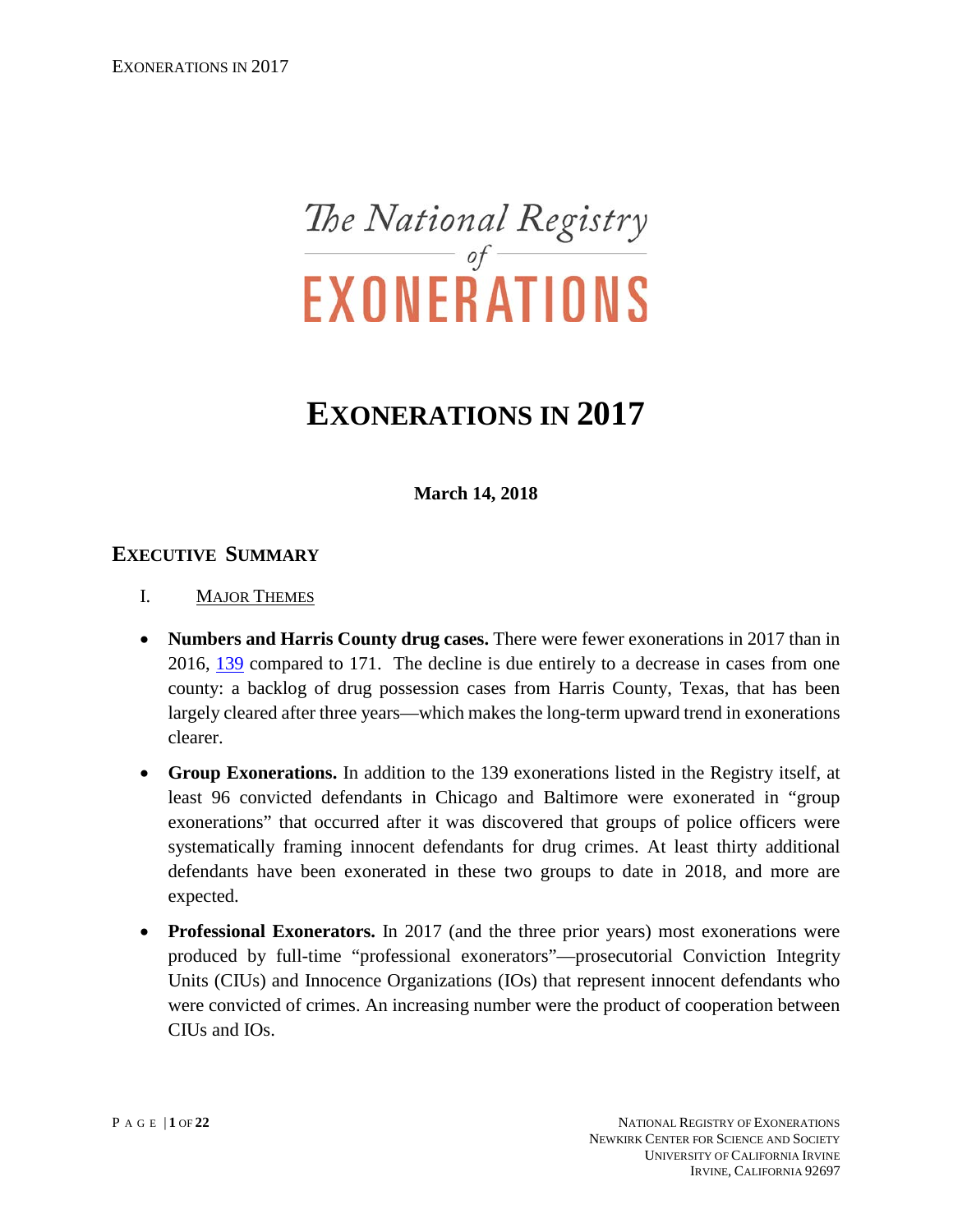#### II. THE CASES

The **[139](http://www.law.umich.edu/special/exoneration/Pages/detaillist.aspx?View=%7bFAF6EDDB-5A68-4F8F-8A52-2C61F5BF9EA7%7d&FilterField1=Exonerated&FilterValue1=8_2017) exonerations** that the National Registry of Exonerations added in 2017 were distributed as follows:

## • **Crimes**

**Homicide**: Fifty-one defendants were exonerated of homicide[—50](https://www.law.umich.edu/special/exoneration/Pages/detaillist.aspx?SortField=Crime&View=%7bfaf6eddb-5a68-4f8f-8a52-2c61f5bf9ea7%7d&FilterField1=Exonerated&FilterValue1=8_2017&SortDir=Asc&FilterField2=Crime&FilterValue2=8_Murder) for murder and [one](https://www.law.umich.edu/special/exoneration/Pages/detaillist.aspx?SortField=Crime&View=%7bfaf6eddb-5a68-4f8f-8a52-2c61f5bf9ea7%7d&FilterField1=Exonerated&FilterValue1=8_2017&SortDir=Asc&FilterField2=Crime&FilterValue2=8_Manslaughter) for manslaughter.

**Sexual Assault:** Twenty-nine defendants were exonerated of sex crimes, including [16](https://www.law.umich.edu/special/exoneration/Pages/detaillist.aspx?View=%7BFAF6EDDB-5A68-4F8F-8A52-2C61F5BF9EA7%7D&FilterField1=Exonerated&FilterValue1=8_2017&FilterField2=Crime&FilterValue2=8_Child%20Sex%20Abuse) for child sexual abuse and [13](https://www.law.umich.edu/special/exoneration/Pages/detaillist.aspx?View=%7BFAF6EDDB-5A68-4F8F-8A52-2C61F5BF9EA7%7D&FilterField1=Exonerated&FilterValue1=8_2017&FilterField2=Crime&FilterValue2=8_Sexual%20Assault) for sexual assault on an adult.

**Other Violent Crimes:** Eighteen defendants were exonerated of convictions for other violent crimes, such as arson, robbery, and attempted murder.

**Non-Violent Crimes:** Forty-one defendants were exonerated of non-violent offenses, such as fraud, theft, and traffic offenses. [Sixteen](https://www.law.umich.edu/special/exoneration/Pages/detaillist.aspx?View=%7bFAF6EDDB-5A68-4F8F-8A52-2C61F5BF9EA7%7d&FilterField1=Exonerated&FilterValue1=8_2017&FilterField2=Crime&FilterValue2=8_Drug%20Possession%20or%20Sale) exonerations were for drug offenses.

## • **Characteristics of the Cases**

**Official Misconduct:** We know of official misconduct i[n 84](https://www.law.umich.edu/special/exoneration/Pages/detaillist.aspx?View=%7bFAF6EDDB-5A68-4F8F-8A52-2C61F5BF9EA7%7d&FilterField1=Exonerated&FilterValue1=8_2017&FilterField2=OM&FilterValue2=8_OM) exonerations in 2017, a record number. Forty-three of those cases involved homicides—84% of homicide exonerations in 2017.

**Mistaken Eyewitness Identification:** A record [37](https://www.law.umich.edu/special/exoneration/Pages/detaillist.aspx?View=%7BFAF6EDDB-5A68-4F8F-8A52-2C61F5BF9EA7%7D&FilterField1=Exonerated&FilterValue1=8_2017&FilterField2=MWID&FilterValue2=8_MWID) exonerations in 2017 were for convictions based at least in part on mistaken eyewitness identifications.

**False Confessions:** [Twenty-nine](https://www.law.umich.edu/special/exoneration/Pages/detaillist.aspx?View=%7BFAF6EDDB-5A68-4F8F-8A52-2C61F5BF9EA7%7D&FilterField1=Exonerated&FilterValue1=8_2017&FilterField2=FC&FilterValue2=8_FC) exonerations involved false confessions, another record.

**Perjury or False Accusation:** A record [87](https://www.law.umich.edu/special/exoneration/Pages/detaillist.aspx?View=%7BFAF6EDDB-5A68-4F8F-8A52-2C61F5BF9EA7%7D&FilterField1=Exonerated&FilterValue1=8_2017&FilterField2=P_x002f_FA&FilterValue2=8_P%2FFA) cases included perjury or a false accusation.

#### • **Professional Exonerators**

A **[Conviction Integrity Unit](http://www.law.umich.edu/special/exoneration/Pages/glossary.aspx#CIU) (CIU)** is a division of a prosecutorial office that works to prevent, identify, and correct false convictions. There were 33 CIUs in the United States in 2017, more than double the number in 2013 and more than six times the number in 2011. **[Forty-two](https://www.law.umich.edu/special/exoneration/Pages/detaillist.aspx?View=%7BFAF6EDDB-5A68-4F8F-8A52-2C61F5BF9EA7%7D&FilterField1=Exonerated&FilterValue1=8_2017&FilterField2=Group&FilterValue2=CIU)** CIU-exonerations took place in 2017. Overall, CIUs have helped secure 269 exonerations from 2003 through 2017; more than 80% occurred since 2014.

**[Innocence Organizations](http://www.law.umich.edu/special/exoneration/Pages/glossary.aspx#ILD) (IOs)—non-governmental organizations dedicated to helping** secure exonerations of wrongfully convicted defendants—have participated in 434 exonerations from 1989 through the end of 2017. In 2017, IOs played a role in a record [54](http://www.law.umich.edu/special/exoneration/Pages/detaillist.aspx?View=%7bFAF6EDDB-5A68-4F8F-8A52-2C61F5BF9EA7%7d&FilterField1=Exonerated&FilterValue1=8_2017&FilterField2=Group&FilterValue2=IO) exonerations, up from [46](http://www.law.umich.edu/special/exoneration/Pages/detaillist.aspx?View=%7BFAF6EDDB-5A68-4F8F-8A52-2C61F5BF9EA7%7D&FilterField1=Exonerated&FilterValue1=8_2016&FilterField2=Group&FilterValue2=IO) in 2016.

**CIUs and IOs cooperated** on 16 of those exonerations, a record number—30% of all exonerations by IOs in 2017, and nearly 40% of exonerations by CIUs.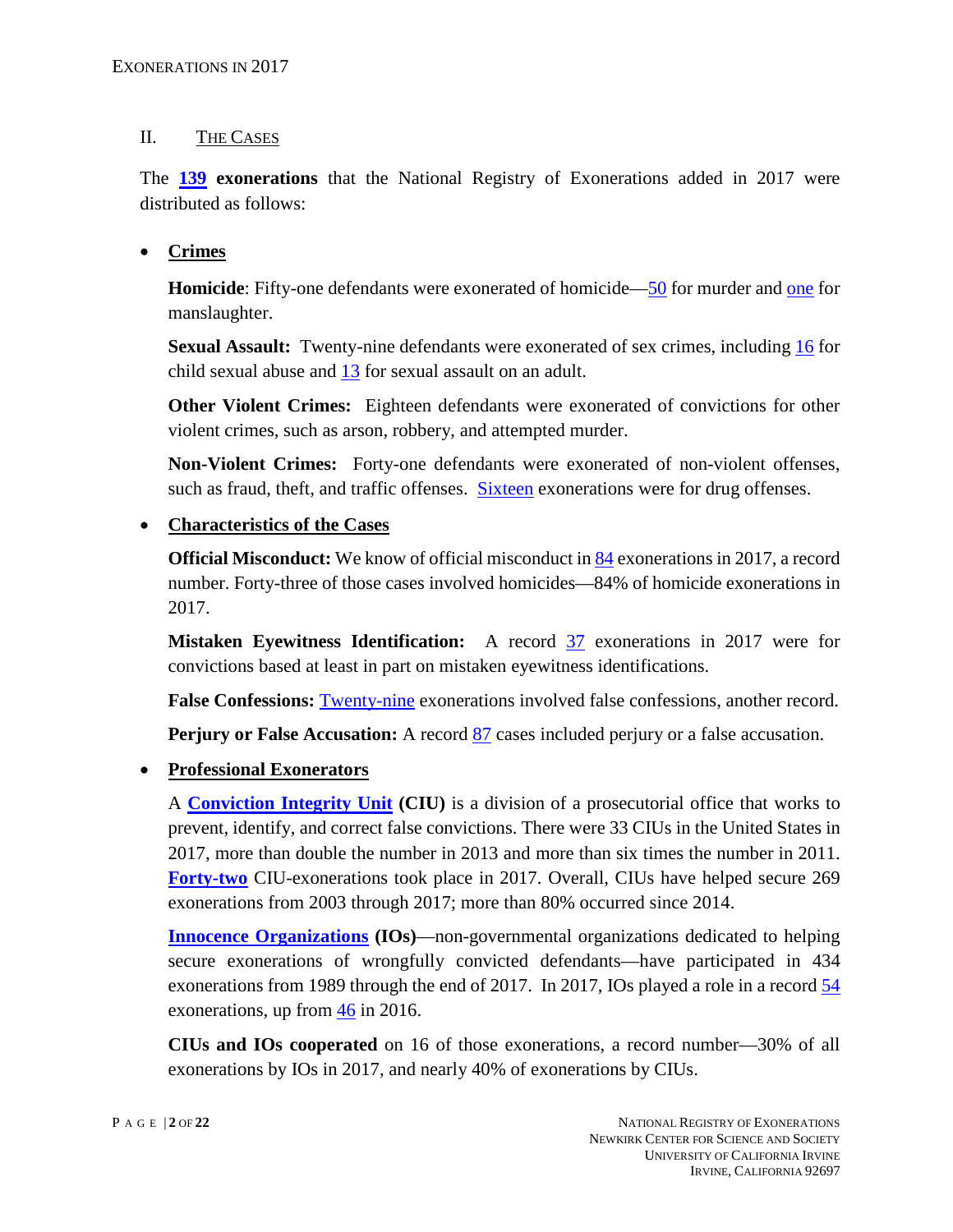

# **EXONERATIONS IN 2017**

# **March 14, 2018**

The National Registry of Exonerations has recorded **[139](http://www.law.umich.edu/special/exoneration/Pages/detaillist.aspx?View=%7bFAF6EDDB-5A68-4F8F-8A52-2C61F5BF9EA7%7d&FilterField1=Exonerated&FilterValue1=8_2017) exonerations in 2017**.

In total, the National Registry of Exonerations has recorded **2,161** exonerations in the United States from 1989 through the end of 2017.

- Ninety-eight of the exonerations in 2017 involved **Violent Felonies**, including 51 homicides, [16](http://www.law.umich.edu/special/exoneration/Pages/detaillist.aspx?View=%7bFAF6EDDB-5A68-4F8F-8A52-2C61F5BF9EA7%7d&FilterField1=Exonerated&FilterValue1=8_2017&FilterField2=Crime&FilterValue2=8_Child%20Sex%20Abuse) child sex abuse convictions, and [13](https://www.law.umich.edu/special/exoneration/Pages/detaillist.aspx?View=%7BFAF6EDDB-5A68-4F8F-8A52-2C61F5BF9EA7%7D&FilterField1=Exonerated&FilterValue1=8_2017&FilterField2=Crime&FilterValue2=8_Sexual%20Assault) sexual assaults of adults. [Four](http://www.law.umich.edu/special/exoneration/Pages/detaillist.aspx?SortField=County_x0020_of_x0020_Crime&View=%7bfaf6eddb-5a68-4f8f-8a52-2c61f5bf9ea7%7d&FilterField1=Exonerated&FilterValue1=8_2017&SortDir=Asc&FilterField2=Sentence&FilterValue2=Death) of the homicide exonerees had been sentenced to death;
- [Sixteen](http://www.law.umich.edu/special/exoneration/Pages/detaillist.aspx?View=%7bFAF6EDDB-5A68-4F8F-8A52-2C61F5BF9EA7%7d&FilterField1=Exonerated&FilterValue1=8_2017&FilterField2=Crime&FilterValue2=8_Drug%20Possession%20or%20Sale) exonerations in 2017 involved **Drug Crimes**;
- [Seventeen](http://www.law.umich.edu/special/exoneration/Pages/detaillist.aspx?SortField=Convicted&View=%7bfaf6eddb-5a68-4f8f-8a52-2c61f5bf9ea7%7d&FilterField1=Exonerated&FilterValue1=8_2017&SortDir=Asc&FilterField2=DNA&FilterValue2=8_DNA) 2017 exonerations were based in whole or in part on **DNA evidence;**
- [Sixty-six](http://www.law.umich.edu/special/exoneration/Pages/detaillist.aspx?SortField=Crime&View=%7bfaf6eddb-5a68-4f8f-8a52-2c61f5bf9ea7%7d&FilterField1=Exonerated&FilterValue1=8_2017&SortDir=Asc&FilterField2=Group&FilterValue2=NC) exonerations were cases in which **No Crime** was actually committed;
- [Eighty-four](https://www.law.umich.edu/special/exoneration/Pages/detaillist.aspx?View=%7bFAF6EDDB-5A68-4F8F-8A52-2C61F5BF9EA7%7d&FilterField1=Exonerated&FilterValue1=8_2017&FilterField2=OM&FilterValue2=8_OM) cases included **Misconduct by Government Officials**;
- [Thirty-six](https://www.law.umich.edu/special/exoneration/Pages/detaillist.aspx?View=%7BFAF6EDDB-5A68-4F8F-8A52-2C61F5BF9EA7%7D&FilterField1=Exonerated&FilterValue1=8_2017&FilterField2=Group&FilterValue2=P) exonerations were for convictions based on **Guilty Pleas**;
- [Thirty-seven](https://www.law.umich.edu/special/exoneration/Pages/detaillist.aspx?View=%7BFAF6EDDB-5A68-4F8F-8A52-2C61F5BF9EA7%7D&FilterField1=Exonerated&FilterValue1=8_2017&FilterField2=MWID&FilterValue2=8_MWID) cases involved **Mistaken Eyewitness Identification**;
- [Twenty-nine](https://www.law.umich.edu/special/exoneration/Pages/detaillist.aspx?View=%7BFAF6EDDB-5A68-4F8F-8A52-2C61F5BF9EA7%7D&FilterField1=Exonerated&FilterValue1=8_2017&FilterField2=FC&FilterValue2=8_FC) cases involved a **False Confession**;
- [Eighty-seven](https://www.law.umich.edu/special/exoneration/Pages/detaillist.aspx?View=%7BFAF6EDDB-5A68-4F8F-8A52-2C61F5BF9EA7%7D&FilterField1=Exonerated&FilterValue1=8_2017&FilterField2=P_x002f_FA&FilterValue2=8_P%2FFA) cases included **Perjury or a False Accusation;** and
- Eighty exonerations in 2017 were the result of work by prosecutorial **Conviction Integrity Units** or **Innocence Organizations**, or both.

In addition, in 2017, there were at least 96 individuals whose convictions were vacated and charges dismissed as part of group exonerations in Chicago, and 80 or more in Baltimore.

**Part I** of this report describes **basic patterns** across all **[139](http://www.law.umich.edu/special/exoneration/Pages/detaillist.aspx?View=%7bFAF6EDDB-5A68-4F8F-8A52-2C61F5BF9EA7%7d&FilterField1=Exonerated&FilterValue1=8_2017)** known exonerations in 2017. **Part II** discusses group exonerations, and **Part III** focuses on the increasingly important role of **Innocence Organizations** and **Conviction Integrity Units.**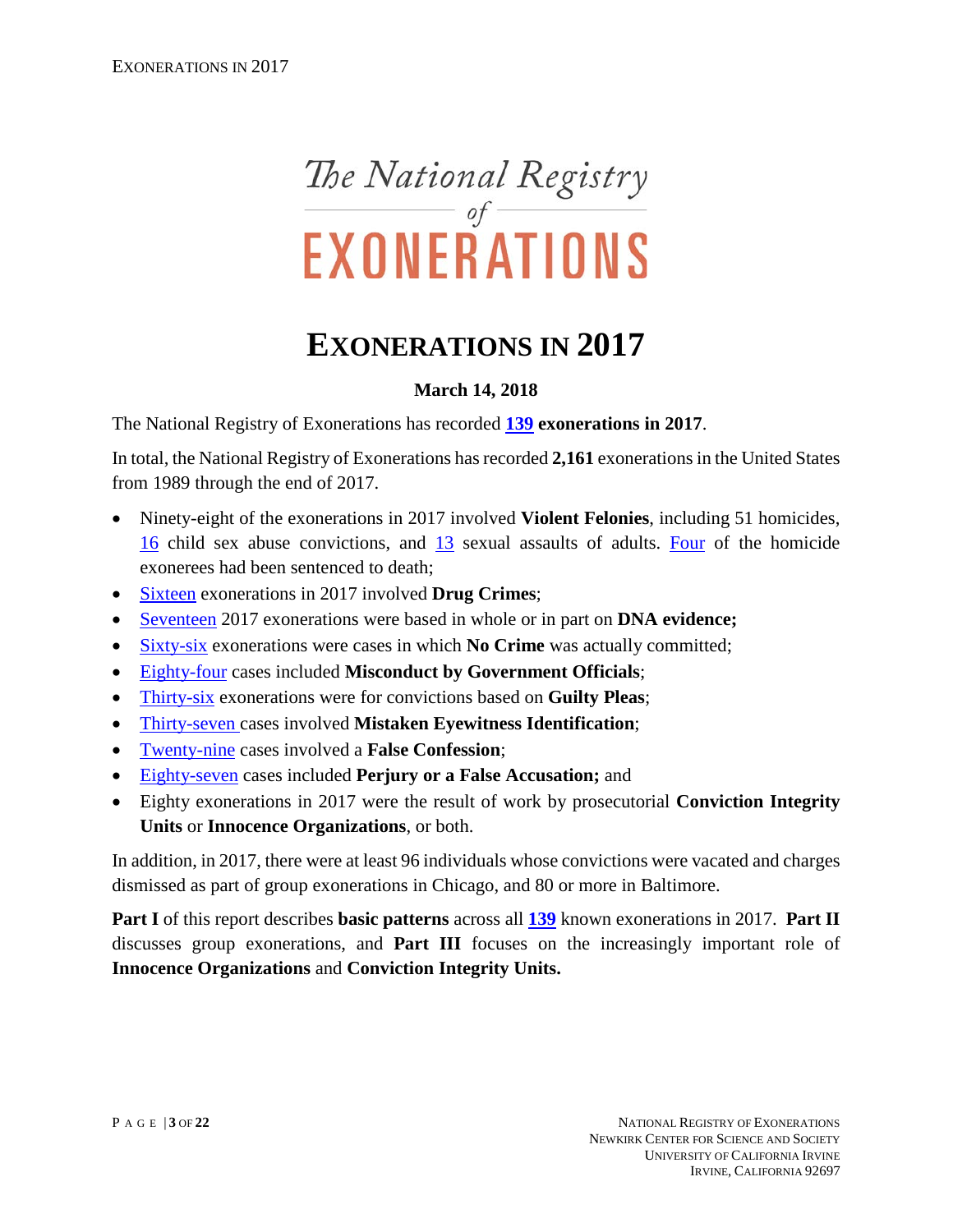## **I. Basic Patterns**

• **Exonerations by Jurisdiction.** There were **[139](http://www.law.umich.edu/special/exoneration/Pages/detaillist.aspx?View=%7bFAF6EDDB-5A68-4F8F-8A52-2C61F5BF9EA7%7d&FilterField1=Exonerated&FilterValue1=8_2017)** exonerations in 2017: 131 in 31 states and **[8](http://www.law.umich.edu/special/exoneration/Pages/detaillist.aspx?View=%7bfaf6eddb-5a68-4f8f-8a52-2c61f5bf9ea7%7d&FilterField1=Exonerated&FilterValue1=8_2017&SortField=ST&SortDir=Asc&FilterField2=Group&FilterValue2=FED)** federal cases. Texas and Illinois had the most exonerations [\(23](http://www.law.umich.edu/special/exoneration/Pages/detaillist.aspx?View=%7bfaf6eddb-5a68-4f8f-8a52-2c61f5bf9ea7%7d&FilterField1=Exonerated&FilterValue1=8_2017&SortField=ST&SortDir=Asc&FilterField2=ST&FilterValue2=TX) and [21,](http://www.law.umich.edu/special/exoneration/Pages/detaillist.aspx?View=%7bfaf6eddb-5a68-4f8f-8a52-2c61f5bf9ea7%7d&FilterField1=Exonerated&FilterValue1=8_2017&SortField=ST&SortDir=Asc&FilterField2=ST&FilterValue2=IL) respectively), followed by Michigan  $(14)$  and New York  $(13)$ . See Table 1 for a complete list ranked by the number of exonerations in 2017.

| $Texas - 23$                 | Utah $-\underline{3}$      | Florida $-\underline{1}$   |
|------------------------------|----------------------------|----------------------------|
| Illinois $-\underline{21}$   | Georgia – 2                | $Iowa-1$                   |
| Michigan $-\underline{14}$   | Kansas $-\underline{2}$    | Maine $-\underline{1}$     |
| New York $-13$               | Kentucky – $2$             | Maryland – 1               |
| California – <u>9</u>        | Mississippi -- 2           | Missouri – 1               |
| Massachusetts $-\frac{5}{5}$ | Pennsylvania – 2           | New Jersey $-1$            |
| Louisiana $-\frac{4}{3}$     | Wisconsin $-\underline{2}$ | North Carolina - 1         |
| Montana – <u>4</u>           | Arkansas – 1               | Tennessee $-\underline{1}$ |
| Ohio – $\frac{4}{3}$         | Arizona -- <u>1</u>        | Virginia $-\underline{1}$  |
| Indiana $-\frac{3}{5}$       | $Colorado - 1$             | Federal $-\underline{8}$   |
| Nevada $-3$                  | Delaware – 1               |                            |

**Table 1: Exonerations in 2017 by Jurisdiction (n=139)**

These numbers are not a direct measure of the frequency of false convictions across jurisdictions. For example, California, with a population of 39 million, had [9](http://www.law.umich.edu/special/exoneration/Pages/detaillist.aspx?View=%7bfaf6eddb-5a68-4f8f-8a52-2c61f5bf9ea7%7d&FilterField1=Exonerated&FilterValue1=8_2017&SortField=ST&SortDir=Asc&FilterField2=ST&FilterValue2=CA) exonerations in 2017, while Illinois, with one third of that population, had [21](http://www.law.umich.edu/special/exoneration/Pages/detaillist.aspx?View=%7bfaf6eddb-5a68-4f8f-8a52-2c61f5bf9ea7%7d&FilterField1=Exonerated&FilterValue1=8_2017&SortField=ST&SortDir=Asc&FilterField2=ST&FilterValue2=IL) exonerations. It's possible that over the decades in which these exonerated defendants were convicted, the rate of false convictions in Illinois was six times the rate in California. It's more likely, however, that most of the difference simply reflects the fact that more of the wrongful convictions in Illinois led to exonerations, or that we learned about more of the exonerations that occurred in Illinois, or both.

• **Drug Crime Exonerations.** The most striking difference between 2017 and the preceding three years is the steep decline in the number of drug crime exonerations. Last year, we reported a record number of 61 exonerations in drug crimes. In 2017, there were just 16. Most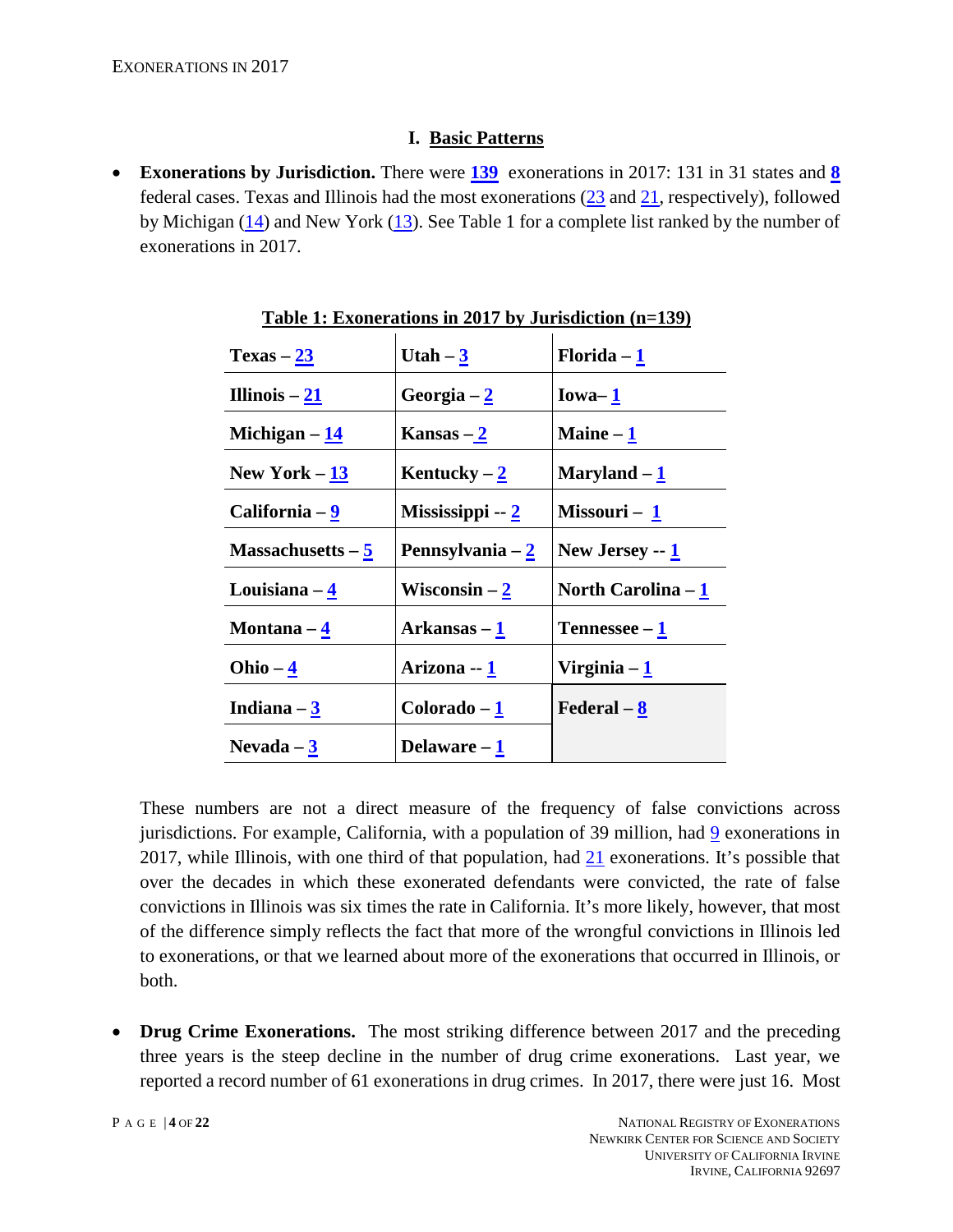of this decline occurred in Harris County (Houston), Texas. In 2014, the Harris County District Attorney's CIU discovered a messy backlog of hundreds of cases in which, after defendants had pled guilty to drug possession, crime labs tested the supposed "drugs" that were seized and found no controlled substances. In response, the District Attorney's Office developed a plan to clear that backlog and exonerate as many of the innocent defendants as possible, which produced a temporary spike in drug crime exonerations in that county.

In prior reports, we discussed Harris County's efforts to rectify these false guilty pleas in detail,<sup>1</sup> and noted that we expected the process eventually to run its course. That has now happened. Only 10 exonerations in 2017 were the result of negative results on lab tests conducted after defendants pled guilty to drug possession in Harris County,<sup>2</sup> compared to  $31$ in 2014, [44](http://www.law.umich.edu/special/exoneration/Pages/detaillist.aspx?View=%7bFAF6EDDB-5A68-4F8F-8A52-2C61F5BF9EA7%7d&FilterField1=Exonerated&FilterValue1=8_2015&FilterField2=Crime&FilterValue2=8_Drug%20Possession%20or%20Sale&FilterField3=County_x0020_of_x0020_Crime&FilterValue3=Harris&FilterField4=Group&FilterValue4=CIU) in 2015, and [48](http://www.law.umich.edu/special/exoneration/Pages/detaillist.aspx?View=%7BFAF6EDDB-5A68-4F8F-8A52-2C61F5BF9EA7%7D&FilterField1=Exonerated&FilterValue1=8_2016&FilterField2=Crime&FilterValue2=8_Drug%20Possession%20or%20Sale&FilterField3=County_x0020_of_x0020_Crime&FilterValue3=Harris&FilterField4=Group&FilterValue4=CIU) in 2016. There may be several more of these exonerations, but the bulk of them have probably already taken place.

The decline in Harris County drug exonerations means that, for the first time in several years, the number of exonerations has decreased from the previous year. This changes the pattern of 2017 exonerations in several ways, in addition to the total number. It means that last year's exonerations included fewer convictions based on guilty pleas, and fewer cases in which no crimes actually occurred. It also means that the average time that exonerees lost to incarceration is *higher* than in that past few years, as most of the drug possession guilty-plea cases involved relatively short sentences or no jail time at all.

- **Length of Incarceration.** Defendants exonerated in 2017 spent an average of 10.6 years incarcerated for their convictions, for a total of 1,478 total years lost. [Ledura Watkins](http://www.law.umich.edu/special/exoneration/Pages/casedetail.aspx?caseid=5159) was convicted in 1976 and spent more than 41 years in prison for a murder that he did not commit, longer than any other exoneree in the Registry. Ten other 2017 exonerees were convicted in the 1980s; the remaining 127 were convicted from 1990 through 2017.
- **DNA Exonerations.** [Seventeen](http://www.law.umich.edu/special/exoneration/Pages/detaillist.aspx?SortField=Convicted&View=%7bfaf6eddb-5a68-4f8f-8a52-2c61f5bf9ea7%7d&FilterField1=Exonerated&FilterValue1=8_2017&SortDir=Asc&FilterField2=DNA&FilterValue2=8_DNA) exonerations in 2017 were based in whole or in part on DNA identification evidence, just under 13% of the total. Overall, DNA exonerations now account for 21% of the exonerations in the Registry through 2017 (459/2,161). In 2017, fewer than half of the DNA exonerations wer[e murder](http://www.law.umich.edu/special/exoneration/Pages/detaillist.aspx?SortField=Convicted&View=%7bfaf6eddb-5a68-4f8f-8a52-2c61f5bf9ea7%7d&SortDir=Asc&FilterField1=DNA&FilterValue1=8_DNA&FilterField2=Exonerated&FilterValue2=8_2017) cases (7/17), and nine were for [sexual assault](https://www.law.umich.edu/special/exoneration/Pages/detaillist.aspx?View=%7bfaf6eddb-5a68-4f8f-8a52-2c61f5bf9ea7%7d&FilterField1=Exonerated&FilterValue1=8_2017&FilterField2=DNA&FilterValue2=8_DNA&SortField=Crime&SortDir=Asc&FilterField3=Crime&FilterValue3=8_Sexual%20Assault) (including [child sex abuse\)](https://www.law.umich.edu/special/exoneration/Pages/detaillist.aspx?View=%7bfaf6eddb-5a68-4f8f-8a52-2c61f5bf9ea7%7d&FilterField1=Exonerated&FilterValue1=8_2017&FilterField2=DNA&FilterValue2=8_DNA&SortField=Crime&SortDir=Asc&FilterField3=Crime&FilterValue3=8_Child%20Sex%20Abuse). [One](https://www.law.umich.edu/special/exoneration/Pages/detaillist.aspx?View=%7bfaf6eddb-5a68-4f8f-8a52-2c61f5bf9ea7%7d&FilterField1=Exonerated&FilterValue1=8_2017&FilterField2=DNA&FilterValue2=8_DNA&SortField=Crime&SortDir=Asc&FilterField3=Crime&FilterValue3=8_Robbery) exoneration in 2017 was for a robbery that turned, in part, on DNA recovered from a hat dropped by the perpetrator at the scene.

 $\overline{a}$ <sup>1</sup> For a discussion of drug exonerations in Harris County, see [Exonerations in 2014,](https://www.law.umich.edu/special/exoneration/Documents/Exonerations_in_2014_report.pdf) [Exonerations in 2015,](https://www.law.umich.edu/special/exoneration/Documents/Exonerations_in_2015.pdf) and [Exonerations in 2016.](https://www.law.umich.edu/special/exoneration/Documents/Exonerations_in_2016.pdf)

 $2$  One of those 10 Harris County cases involved exoneration of a weapons offense, but in [that case](http://www.law.umich.edu/special/exoneration/Pages/casedetail.aspx?caseid=5115) the defendant's guilt depended on his possession of a controlled substance. The post-plea lab report indicated that no controlled substance was detected, rendering the possession of the gun legal. We consider this case as part of the same category of exonerations, even though the crime to which the defendant pled was a weapons offense.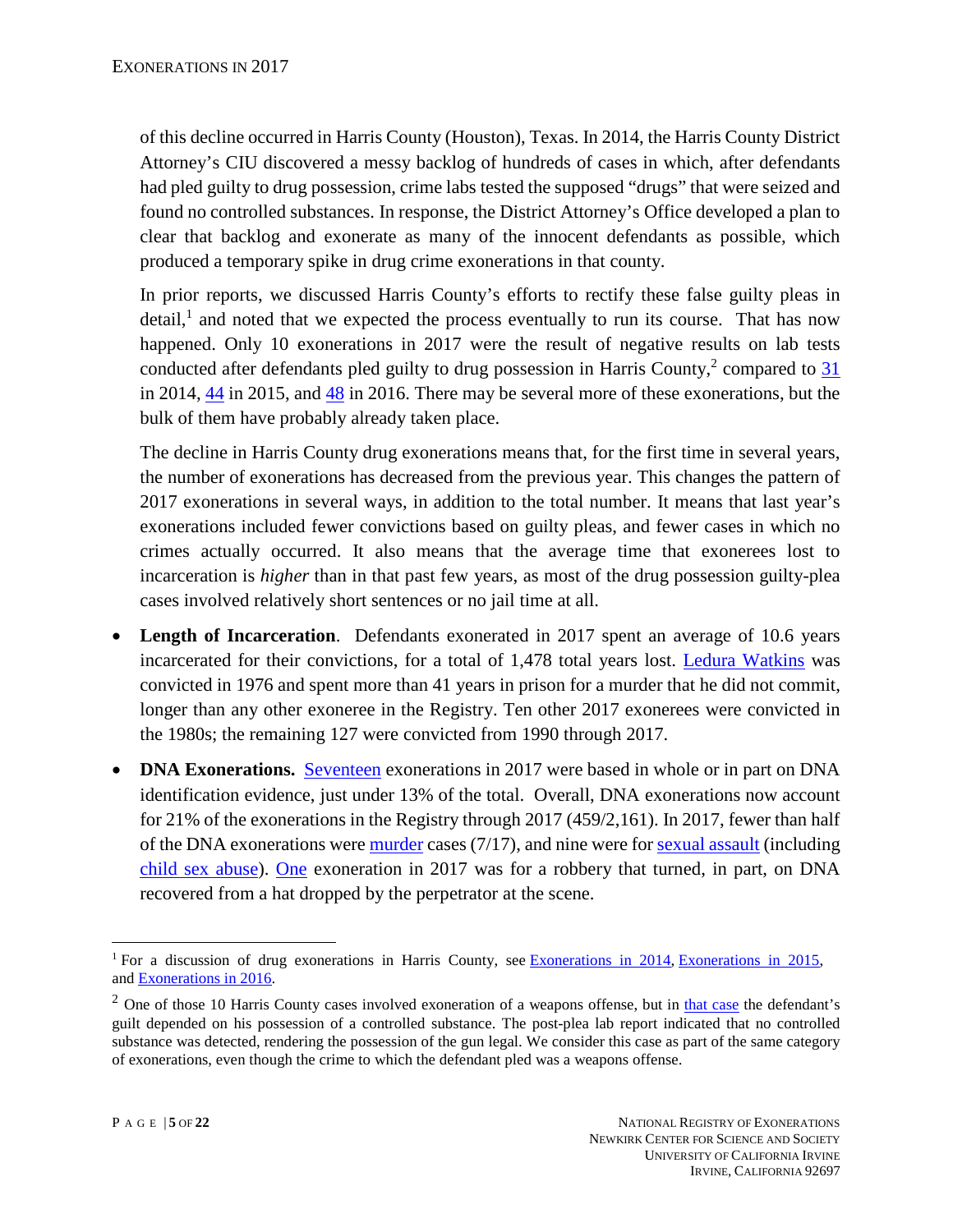• **The Crimes for which the Defendants were Convicted**. Most exonerations in 2017 were for violent crimes (98/139), especially homicide (37%) and sexual assault (21%). Drug-related cases made up a substantial portion (39%) of the non-violent cases (16/41).

Table 2 lists exonerations in 2017 by the most serious crimes for which the exonerees were convicted:

| <b>Table 2: Exonerations in 2017 by Crime</b> |                         |    |           |
|-----------------------------------------------|-------------------------|----|-----------|
| Homicide                                      |                         | 51 | (37%)     |
| <b>Murder</b>                                 | 50                      |    |           |
| <b>Manslaughter</b>                           | 1                       |    |           |
| <b>Sexual Assaults</b>                        |                         | 29 | (21%)     |
| Sexual assault on an adult                    | 13                      |    |           |
| Child sex abuse                               | 16                      |    |           |
| <b>Other Violent Crimes</b>                   |                         | 18 | (13%)     |
| <b>Robbery</b>                                | 6                       |    |           |
| <b>Attempted murder</b>                       | 4                       |    |           |
| <b>Assault</b>                                | 4                       |    |           |
| <b>Arson</b>                                  | 1                       |    |           |
| Child abuse                                   | 1                       |    |           |
| <b>Threats</b>                                | 1                       |    |           |
| Other violent felonies                        | 1                       |    |           |
| <b>Non-Violent Crimes</b>                     |                         | 41 | (29%)     |
| Drug crimes                                   | 16                      |    |           |
| <b>Gun possession</b>                         | 7                       |    |           |
| Fraud                                         | 7                       |    |           |
| <b>Perjury</b>                                |                         |    |           |
| Sex offender registration                     |                         |    |           |
| <b>Traffic offenses</b>                       | $\frac{2}{2}$           |    |           |
| <b>Theft</b>                                  | $\mathbf{1}$            |    |           |
| Conspiracy                                    | 1                       |    |           |
| <b>Other non-violent crimes</b>               | $\overline{\mathbf{3}}$ |    |           |
| <b>TOTAL</b>                                  | 139                     |    | $(100\%)$ |

• **Official Misconduct.** [Eighty-four](https://www.law.umich.edu/special/exoneration/Pages/detaillist.aspx?View=%7bFAF6EDDB-5A68-4F8F-8A52-2C61F5BF9EA7%7d&FilterField1=Exonerated&FilterValue1=8_2017&FilterField2=OM&FilterValue2=8_OM) exonerations in 2017 involved official misconduct—a record number. [Official misconduct](http://www.law.umich.edu/special/exoneration/Pages/glossary.aspx#OM) encompasses a wide range of behavior—from police officers threatening witnesses, to forensic analysts falsifying test results, to child welfare workers pressuring children to claim sexual abuse where none occurred. But the most common misconduct documented in the cases in the Registry involves police or prosecutors (or both) concealing exculpatory evidence. The proportion of exonerations with official misconduct is the highest among homicide cases—84% (43/51). For example: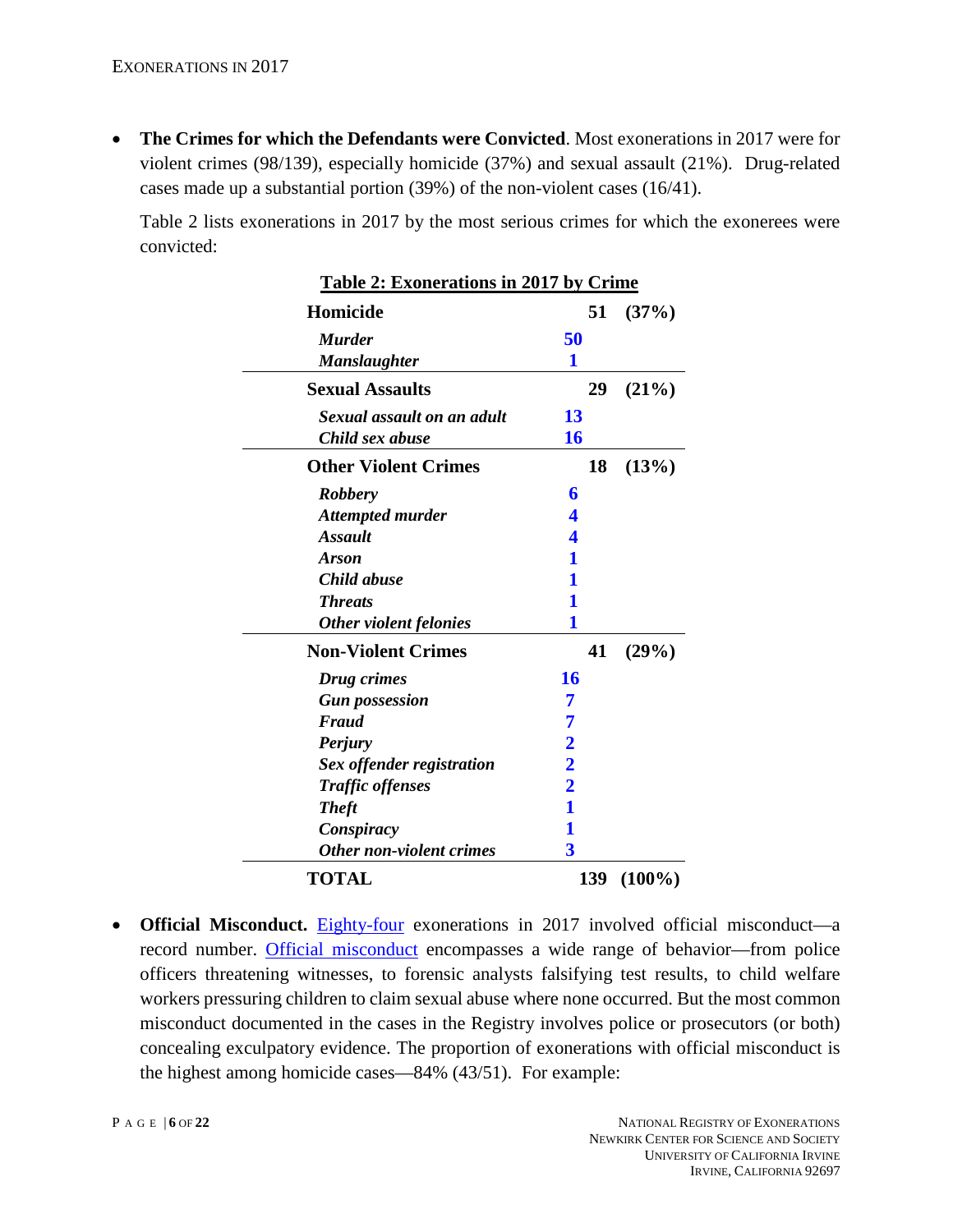When [Ledura Watkins](http://www.law.umich.edu/special/exoneration/Pages/casedetail.aspx?caseid=5159) was convicted of the murder of a teacher in Detroit in 1976, the case against him depended on Timothy Herndon, who testified that he was with Watkins when Watkins killed the victim. At trial, the defense and the court knew that Herndon received immunity from prosecution for his role in the murder. Years later, however, Herndon recanted his testimony, and the defense learned for the first time that Herndon had also received favorable treatment from the state in an unrelated robbery case—and that he had made statements to the police that contradicted his sworn testimony.

- **False Confessions:** [Twenty-nine](https://www.law.umich.edu/special/exoneration/Pages/detaillist.aspx?View=%7BFAF6EDDB-5A68-4F8F-8A52-2C61F5BF9EA7%7D&FilterField1=Exonerated&FilterValue1=8_2017&FilterField2=FC&FilterValue2=8_FC) cases involved false confessions—another record. The majority of these convictions were for homicide [\(22](https://www.law.umich.edu/special/exoneration/Pages/detaillist.aspx?View=%7BFAF6EDDB-5A68-4F8F-8A52-2C61F5BF9EA7%7D&FilterField1=Exonerated&FilterValue1=8_2017&FilterField2=FC&FilterValue2=8_FC&FilterField3=Crime&FilterValue3=8_Murder) for murder, [one](https://www.law.umich.edu/special/exoneration/Pages/detaillist.aspx?View=%7BFAF6EDDB-5A68-4F8F-8A52-2C61F5BF9EA7%7D&FilterField1=Exonerated&FilterValue1=8_2017&FilterField2=FC&FilterValue2=8_FC&FilterField3=Crime&FilterValue3=8_Manslaughter) for manslaughter). [Three](https://www.law.umich.edu/special/exoneration/Pages/detaillist.aspx?View=%7BFAF6EDDB-5A68-4F8F-8A52-2C61F5BF9EA7%7D&FilterField1=Exonerated&FilterValue1=8_2017&FilterField2=FC&FilterValue2=8_FC&FilterField3=Crime&FilterValue3=8_Sexual%20Assault) exonerees confessed to sexual assault; others falsely confessed to [child abuse,](https://www.law.umich.edu/special/exoneration/Pages/detaillist.aspx?View=%7BFAF6EDDB-5A68-4F8F-8A52-2C61F5BF9EA7%7D&FilterField1=Exonerated&FilterValue1=8_2017&FilterField2=FC&FilterValue2=8_FC&FilterField3=Crime&FilterValue3=8_Child%20Abuse) [child sex abuse,](https://www.law.umich.edu/special/exoneration/Pages/detaillist.aspx?View=%7BFAF6EDDB-5A68-4F8F-8A52-2C61F5BF9EA7%7D&FilterField1=Exonerated&FilterValue1=8_2017&FilterField2=FC&FilterValue2=8_FC&FilterField3=Crime&FilterValue3=8_Child%20Sex%20Abuse) and [robbery.](https://www.law.umich.edu/special/exoneration/Pages/detaillist.aspx?View=%7BFAF6EDDB-5A68-4F8F-8A52-2C61F5BF9EA7%7D&FilterField1=Exonerated&FilterValue1=8_2017&FilterField2=FC&FilterValue2=8_FC&FilterField3=Crime&FilterValue3=8_Robbery) Just under half of these cases (13/29) occurred in [Cook County,](http://www.law.umich.edu/special/exoneration/Pages/detaillist.aspx?View=%7bFAF6EDDB-5A68-4F8F-8A52-2C61F5BF9EA7%7d&FilterField1=County_x0020_of_x0020_Crime&FilterValue1=Cook&FilterField2=FC&FilterValue2=8_FC&FilterField3=Exonerated&FilterValue3=8_2017) where the Conviction Integrity Unit has been dealing with the fallout of a scandal involving the nowretired Chicago Detective Reynaldo Guevara. To date, Guevara's misconduct—which often involved physically abusing suspects in interrogations—has resulted in eleven exonerations. Guevara joins former Chicago Police Lieutenant Jon Burge in securing the most convictions that later resulted in exonerations based on coerced confessions.
- **No-Crime Cases.** [Sixty-six](http://www.law.umich.edu/special/exoneration/Pages/detaillist.aspx?SortField=Crime&View=%7bfaf6eddb-5a68-4f8f-8a52-2c61f5bf9ea7%7d&FilterField1=Exonerated&FilterValue1=8_2017&SortDir=Asc&FilterField2=Group&FilterValue2=NC) exonerations in 2017 were cases in which we now know that no crime actually occurred, almost half the total. As with guilty-plea exonerations, the largest group of no-crime exonerations were drug possession cases  $(16/66)$ , but [11](https://www.law.umich.edu/special/exoneration/Pages/detaillist.aspx?SortField=Crime&View=%7Bfaf6eddb-5a68-4f8f-8a52-2c61f5bf9ea7%7D&FilterField1=Exonerated&FilterValue1=8_2017&SortDir=Asc&FilterField2=Group&FilterValue2=NC&FilterField3=Crime&FilterValue3=8_Child%20Sex%20Abuse) child sex abuse exonerations and [nine](http://www.law.umich.edu/special/exoneration/Pages/detaillist.aspx?SortField=Crime&View=%7bfaf6eddb-5a68-4f8f-8a52-2c61f5bf9ea7%7d&FilterField1=Exonerated&FilterValue1=8_2017&SortDir=Asc&FilterField2=Group&FilterValue2=NC&FilterField3=Crime&FilterValue3=8_Murder) murder exonerations were also no-crime cases. One 2017 exoneree in a no-crime case was sentenced to death:

One morning in 2012, in Caddo Parish Louisiana, [Rodricus Crawford](http://www.law.umich.edu/special/exoneration/Pages/casedetail.aspx?caseid=5123) awoke and found that his one-year-old son was not breathing. Family members attempted CPR, but the boy did not respond and paramedics determined he was dead. Police concluded almost immediately that the boy was the victim of a homicide based on a split lip and what appeared to a bruise on his buttocks and another on the side of his head. The boy had been suffering from a cold, but the state's experts ruled out respiratory infection as a factor and instead concluded that the cause of death was smothering. Crawford was convicted of first-degree murder, and sentenced to death after a penalty trial during which the prosecutor argued that Jesus Christ commanded that death be the punishment. In 2016, Crawford's conviction was reversed after the defense presented affidavits from experts who determined that the boy died from bronchopneumonia. The prosecution dismissed the charge in April 2017.

• **Perjury or False Accusation:** A record [87](https://www.law.umich.edu/special/exoneration/Pages/detaillist.aspx?View=%7BFAF6EDDB-5A68-4F8F-8A52-2C61F5BF9EA7%7D&FilterField1=Exonerated&FilterValue1=8_2017&FilterField2=P_x002f_FA&FilterValue2=8_P%2FFA) exonerations included witnesses who committed perjury or falsely accused the defendant, including [37](https://www.law.umich.edu/special/exoneration/Pages/detaillist.aspx?View=%7BFAF6EDDB-5A68-4F8F-8A52-2C61F5BF9EA7%7D&FilterField1=Exonerated&FilterValue1=8_2017&FilterField2=P_x002f_FA&FilterValue2=8_P%2FFA&FilterField3=Crime&FilterValue3=8_Murder) murders, [14](https://www.law.umich.edu/special/exoneration/Pages/detaillist.aspx?View=%7bfaf6eddb-5a68-4f8f-8a52-2c61f5bf9ea7%7d&FilterField1=Exonerated&FilterValue1=8_2017&FilterField2=P_x002f_FA&FilterValue2=8_P%2FFA&SortField=Crime&SortDir=Asc&FilterField3=Crime&FilterValue3=8_Child%20Sex%20Abuse) cases of child sex abuse, [seven](https://www.law.umich.edu/special/exoneration/Pages/detaillist.aspx?View=%7Bfaf6eddb-5a68-4f8f-8a52-2c61f5bf9ea7%7D&FilterField1=Exonerated&FilterValue1=8_2017&FilterField2=P_x002f_FA&FilterValue2=8_P%2FFA&SortField=Crime&SortDir=Asc&FilterField3=Crime&FilterValue3=8%5FSexual%20Assault) sexual assaults, [six](https://www.law.umich.edu/special/exoneration/Pages/detaillist.aspx?View=%7bfaf6eddb-5a68-4f8f-8a52-2c61f5bf9ea7%7d&FilterField1=Exonerated&FilterValue1=8_2017&FilterField2=P_x002f_FA&FilterValue2=8_P%2FFA&SortField=Crime&SortDir=Asc&FilterField3=Crime&FilterValue3=8_Weapon%20Possession%20or%20Sale) weapons offenses, and [four](https://www.law.umich.edu/special/exoneration/Pages/detaillist.aspx?View=%7bfaf6eddb-5a68-4f8f-8a52-2c61f5bf9ea7%7d&FilterField1=Exonerated&FilterValue1=8_2017&FilterField2=P_x002f_FA&FilterValue2=8_P%2FFA&SortField=Crime&SortDir=Asc&FilterField3=Crime&FilterValue3=8_Drug%20Possession%20or%20Sale) drug crimes. The remaining covered a range of offenses, including theft, traffic violations, perjury, and fraud. In  $\frac{40}{10}$  $\frac{40}{10}$  $\frac{40}{10}$  cases, the exoneree was falsely accused of a crime that never occurred.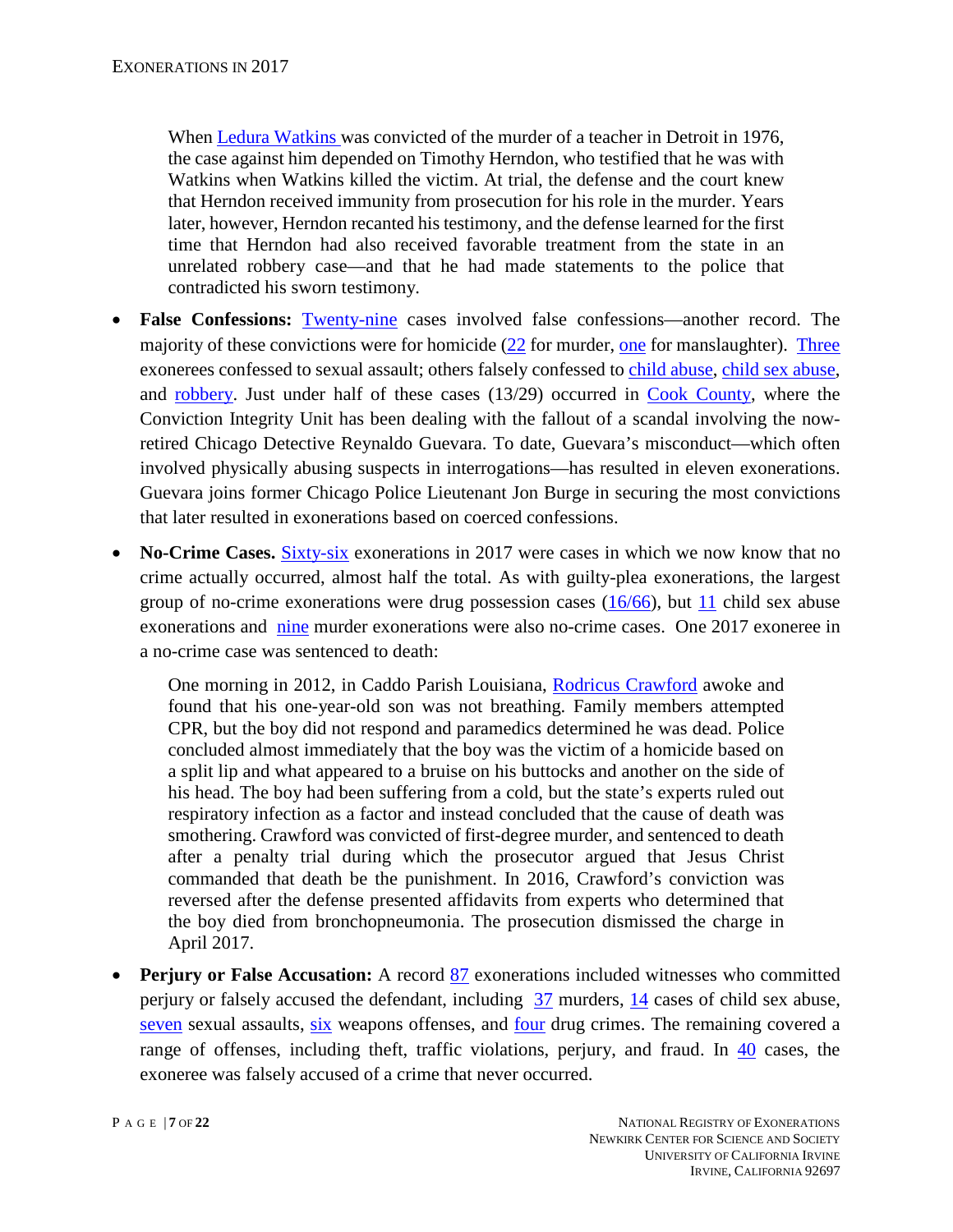• **Mistaken Eyewitness Identification:** A record [37](https://www.law.umich.edu/special/exoneration/Pages/detaillist.aspx?View=%7BFAF6EDDB-5A68-4F8F-8A52-2C61F5BF9EA7%7D&FilterField1=Exonerated&FilterValue1=8_2017&FilterField2=MWID&FilterValue2=8_MWID) cases included mistaken eyewitness identification, 17 of which involved witnesses who were of a different race than the exoneree. Nineteen of the 37 involved [murder](https://www.law.umich.edu/special/exoneration/Pages/detaillist.aspx?View=%7BFAF6EDDB-5A68-4F8F-8A52-2C61F5BF9EA7%7D&FilterField1=Exonerated&FilterValue1=8_2017&FilterField2=MWID&FilterValue2=8_MWID&FilterField3=Crime&FilterValue3=8_Murder) or [attempted murder,](https://www.law.umich.edu/special/exoneration/Pages/detaillist.aspx?View=%7BFAF6EDDB-5A68-4F8F-8A52-2C61F5BF9EA7%7D&FilterField1=Exonerated&FilterValue1=8_2017&FilterField2=MWID&FilterValue2=8_MWID&FilterField3=Crime&FilterValue3=8_Attempted%20Murder) [eight](https://www.law.umich.edu/special/exoneration/Pages/detaillist.aspx?View=%7BFAF6EDDB-5A68-4F8F-8A52-2C61F5BF9EA7%7D&FilterField1=Exonerated&FilterValue1=8_2017&FilterField2=MWID&FilterValue2=8_MWID&FilterField3=Crime&FilterValue3=8_Sexual%20Assault) involved sexual assault, [five](https://www.law.umich.edu/special/exoneration/Pages/detaillist.aspx?View=%7BFAF6EDDB-5A68-4F8F-8A52-2C61F5BF9EA7%7D&FilterField1=Exonerated&FilterValue1=8_2017&FilterField2=MWID&FilterValue2=8_MWID&FilterField3=Crime&FilterValue3=8_Robbery) involved robbery, [two](https://www.law.umich.edu/special/exoneration/Pages/detaillist.aspx?View=%7BFAF6EDDB-5A68-4F8F-8A52-2C61F5BF9EA7%7D&FilterField1=Exonerated&FilterValue1=8_2017&FilterField2=MWID&FilterValue2=8_MWID&FilterField3=Crime&FilterValue3=8_Assault) involved child sex abuse, two involved assault, and [one](https://www.law.umich.edu/special/exoneration/Pages/casedetail.aspx?caseid=5203) was for possession of child pornography. One notable case was that of [Richard Jones,](http://www.law.umich.edu/special/exoneration/Pages/casedetail.aspx?caseid=5155) who was convicted of robbery in 2001.

A witness who thought the robber's name was "Rick" identified Jones after viewing a database of photographs of men with the first name "Rick" or "Richard" who fit the robber's physical description. Jones's picture was then placed in a photographic lineup, which was shown to the victim and other witnesses, all of whom identified Jones. Although Jones presented witnesses who testified that he was in a different city at the time of the crime, he was found guilty and sentenced to 19 years in prison. While in prison, Jones learned of another inmate—named Rick—who looked very much like him. Lawyers from the innocence clinic at the University of Kansas investigated and found evidence linking the other man to the crime. When the witnesses and victim viewed a photograph of the other man next to one of Jones, they agreed that the two men were virtually identical and that they were no longer certain their original identifications were correct. Jones' conviction was vacated and the charge dismissed in June 2017.

- **Conviction Integrity Units.** Conviction Integrity Units (CIUs) in fourteen counties were involved in [42](http://www.law.umich.edu/special/exoneration/Pages/detaillist.aspx?SortField=Crime&View=%7bfaf6eddb-5a68-4f8f-8a52-2c61f5bf9ea7%7d&FilterField1=Exonerated&FilterValue1=8_2017&SortDir=Asc&FilterField2=Group&FilterValue2=CIU) exonerations in 2017. We discuss these CIU cases in more detail in Section III. [Ten](http://www.law.umich.edu/special/exoneration/Pages/detaillist.aspx?SortField=Crime&View=%7bfaf6eddb-5a68-4f8f-8a52-2c61f5bf9ea7%7d&FilterField1=Exonerated&FilterValue1=8_2017&SortDir=Asc&FilterField2=Group&FilterValue2=CIU&FilterField3=County_x0020_of_x0020_Crime&FilterValue3=Harris) of the CIU exonerations in 2017—28%—were drug-conviction guilty-plea cases in Harris County, Texas. [Two](http://www.law.umich.edu/special/exoneration/Pages/detaillist.aspx?SortField=Crime&View=%7Bfaf6eddb-5a68-4f8f-8a52-2c61f5bf9ea7%7D&FilterField1=Exonerated&FilterValue1=8_2017&SortDir=Asc&FilterField2=Group&FilterValue2=CIU&FilterField3=County_x0020_of_x0020_Crime&FilterValue3=Cook&FilterField4=Crime&FilterValue4=8_Drug%20Possession%20or%20Sale) additional CIU exonerations in 2017 were for drug crimes in Cook County, Illinois. Seventeen were for murder or attempted murder, [four](http://www.law.umich.edu/special/exoneration/Pages/detaillist.aspx?SortField=Crime&View=%7Bfaf6eddb-5a68-4f8f-8a52-2c61f5bf9ea7%7D&FilterField1=Exonerated&FilterValue1=8_2017&SortDir=Asc&FilterField2=Group&FilterValue2=CIU&FilterField3=Crime&FilterValue3=8_Sexual%20Assault) were for sexual assault, and [three](http://www.law.umich.edu/special/exoneration/Pages/detaillist.aspx?SortField=Crime&View=%7Bfaf6eddb-5a68-4f8f-8a52-2c61f5bf9ea7%7D&FilterField1=Exonerated&FilterValue1=8_2017&SortDir=Asc&FilterField2=Group&FilterValue2=CIU&FilterField3=Crime&FilterValue3=8_Child%20Sex%20Abuse) for child sex abuse. The remaining six CIU exonerations involved other crimes, including fraud, robbery, and sex offender registration.
- **Innocence Organizations.** Innocence organizations (IOs) were involved in a record  $\frac{54}{1}$  $\frac{54}{1}$  $\frac{54}{1}$ exonerations in 2017. We discuss these organizations in more detail in Section III. Overall, IOs have participated in 434 exonerations since 1989 through 2017.

#### **II. Group Exonerations**

In our [first Report](https://www.law.umich.edu/special/exoneration/Documents/exonerations_us_1989_2012_full_report.pdf) in 2012, we described 873 exonerations that were listed in the Registry. We also discussed 13 "group exonerations" that occurred from 1989 through 2011 and involved more than 1,100 exonerated defendants. We did not include these cases in the Registry. In a [report in 2017,](https://www.law.umich.edu/special/exoneration/Documents/Race_and_Wrongful_Convictions.pdf) when we discussed them again, the number of groups had grown to 15 and involved more than 1,800 exonerated defendants.

Exonerations can be "grouped" in many ways. What we mean by a "group exoneration" is very specific: *The exoneration of a group of innocent defendants who were deliberately framed and convicted of crimes as a result of a large-scale pattern of police perjury and corruption.*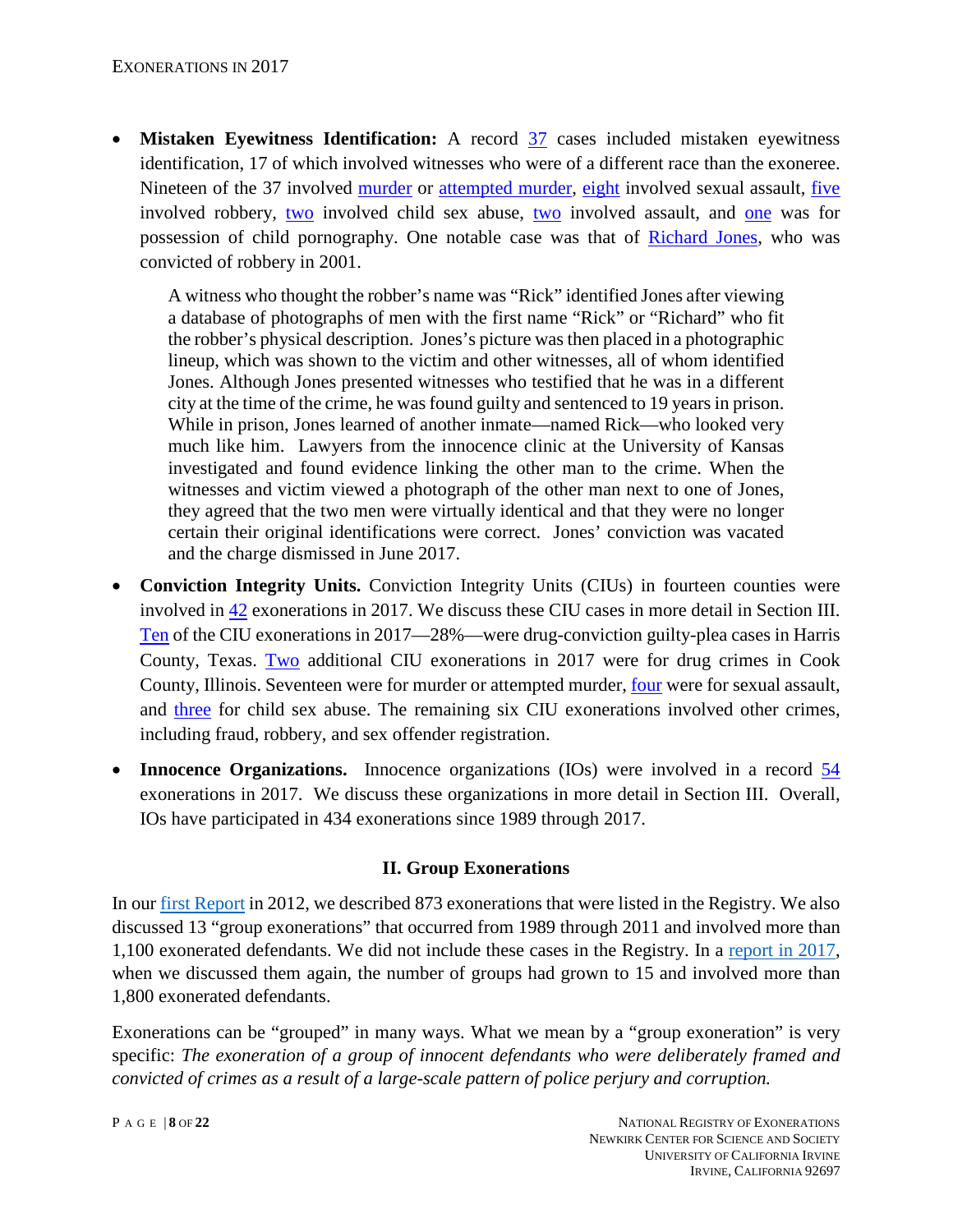These are highly important cases, but they are fundamentally different from exonerations based on individual investigations and cannot usefully be studied together.

The unit of observation for an individual exoneration is the defendant and his case. The painstaking investigations that lead to these exonerations produce a great deal of information about each case, and much of that information is publicly reported.

The defining feature of a group exoneration is the corrupt officer or the police conspiracy. In a typical case, a group of narcotics officers in a police department develop a practice of framing innocent defendants for drug crimes by falsely claiming that they found drugs on them, or bought drugs from them, and booking as evidence drugs they obtained from other sources.

Once this pattern of corruption and perjury comes to light, specific exonerations may be handled summarily and receive little or no separate attention. As a result, many group exonerations involve comparatively minor false convictions that would never be reinvestigated on their own—cases in which defendants were sentenced to probation, or to several months or one or two years in custody. It is usually prohibitively expensive to establish the innocence of the defendants in such cases. It almost never happens—except in the context of group exonerations (or in some other situation that obviates the need for costly investigation, such as the drug testing in the Harris County drug guilty plea exonerations that we discuss in the next section).

Because of this summary process, we know next to nothing about many of the individual cases that were dismissed in some of these groups: not the dates of arrest, conviction, and exoneration; not the facts of the alleged crimes; not the mode of conviction or the sentence—indeed, sometimes not even the names of the exonerated defendants. And for some group exonerations, it is also likely that quite a few of the defendants who were cleared were in fact guilty. The corrupt officers who are responsible for these convictions clearly have no scruples about framing innocent defendants, but there is no reason to believe that they were not also willing to arrest guilty ones.

In short, we have too little information on most group exonerations to include them in our database of individual exonerations; and in any event, the two categories should be studied separately rather than mixed together.

We plan to devote more attention to group exonerations, starting this year. We are not alone. There will be a [conference](http://www1.villanova.edu/villanova/law/newsroom/webstories/2018/0205.html) on the topic on April 9, 2018 at Villanova University School of Law.

One reason for this heightened interest is that 2017 saw the inception of two new and still on-going group exonerations that have received a great deal of media attention. Between them, these two groups account for more than 125 exonerations to date, with perhaps hundreds more to come. These are group exonerations that we can observe and study as they occur, not merely in retrospect as we have done before. They are a major part of the story of exonerations in 2017.

# • **Chicago**

As of this writing, at least 16 convicted drug defendants in Chicago have been exonerated after an investigation by the FBI and the Chicago Police Internal Affairs Division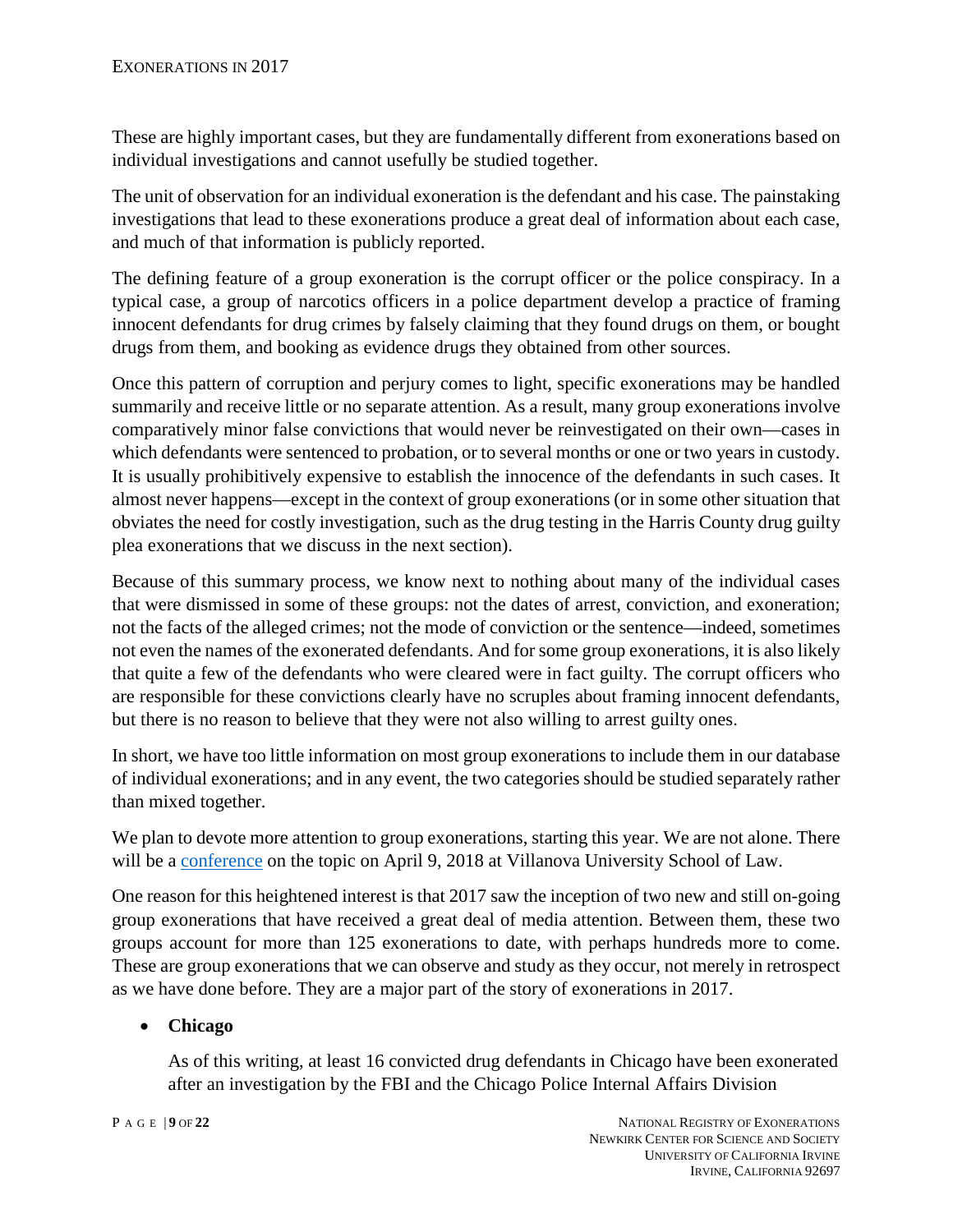discovered that a team of Chicago Housing Authority police officers headed by Sgt. Ronald Watts was systematically extorting money from drug dealers and framing innocent defendants on fabricated drug charges. Three of the exonerations occurred in 2018; more are pending.

#### • **Baltimore**

At least 130 convictions have been vacated and dismissed in Baltimore following the federal indictment and conviction of several police officers in the Baltimore Police Department's now-disbanded gun trace taskforce. The taskforce was a special unit focused on taking guns off the streets. The officers made scores of false arrests and stole money, property, and narcotics. At least 80 of the dismissed convictions—most of them in state court, but a few also in federal court—occurred in 2017, with the remainder in 2018. As many as 2,000 more cases await review.

#### **III. Professional Exonerators**

The decline in Harris County drug possession exonerations in 2017 means that—for the first time in four years—the number of exonerations in the United States has gone down from the previous year. All the same, the exonerations that occurred last year reveal the same basic patterns we observed in the last several years; in fact, these patterns are stronger than before. The great majority of the exonerations are, as always, for serious and typically violent crimes with lengthy prison sentences. Exonerations in 2017 set records on several features that characterize these more typical exonerations: more non-drug exonerations than in any previous year, and record numbers of murder exonerations with official misconduct and false confessions.

This change from the last three years also serves as a good illustration of the limits of exonerations as a measure of the prevalence of false convictions. For example, there were fewer exonerations of defendants who had been convicted by guilty pleas in 2017 than in the previous few years. Does that mean are there fewer false guilty pleas now? Perhaps there are, to some extent.

The Harris County DA's office will no longer agree to plea bargains that involve incarceration in drug cases without tests on the alleged drugs. If such practices are widely adopted, false convictions in drug possession cases will become less frequent. But it seems unlikely that the decline in the number of drug exonerations is primarily due to fewer false convictions. Rather, the surge in these exonerations in the previous three years was the product of a concerted effort to correct a systematic problem in a single county.

Without systematic examinations elsewhere, we won't learn whether similar clusters of false convictions exist in other places. It is possible—perhaps likely—that other clusters of exonerations have occurred and will occur somewhere the country in years to come.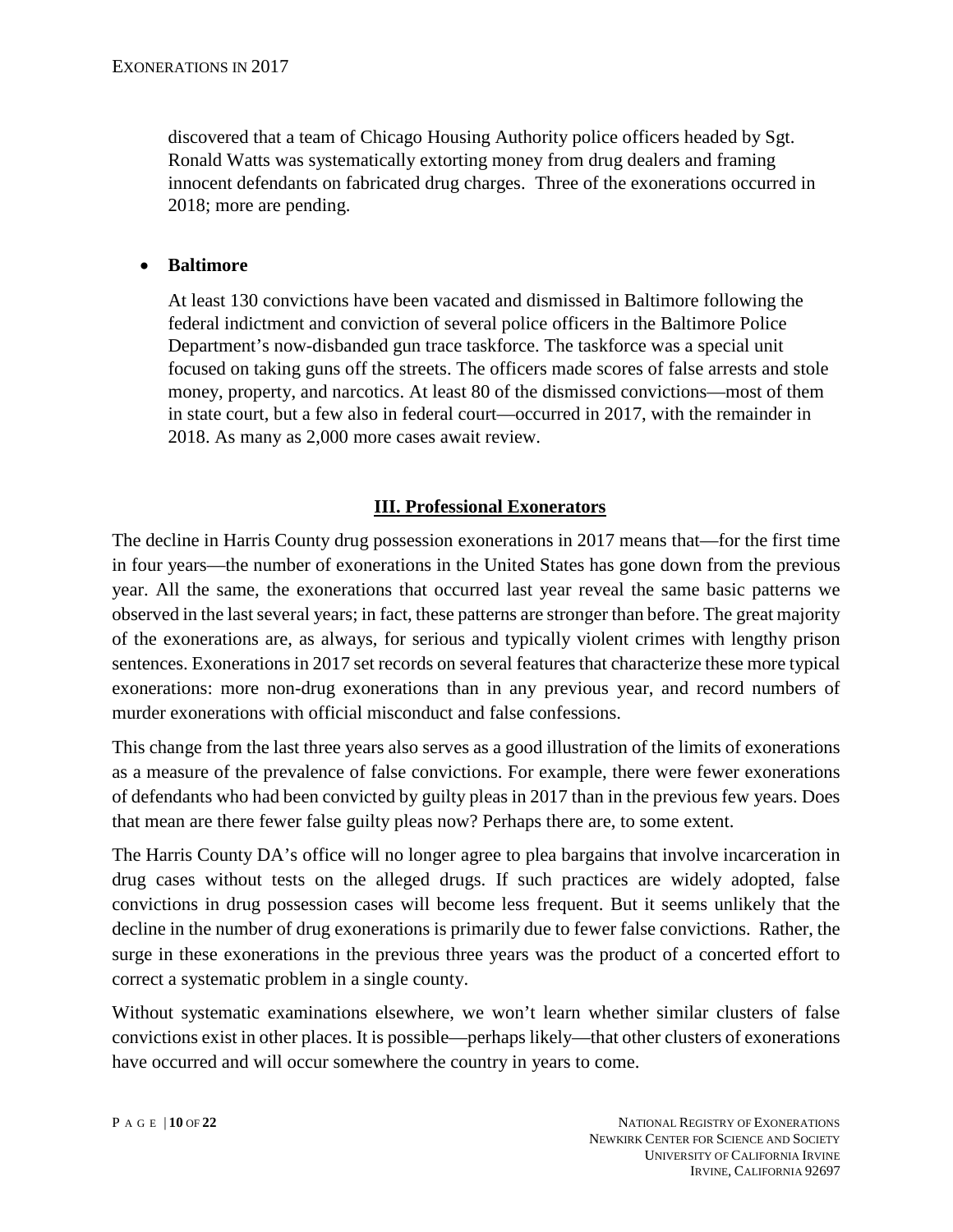The kind of concerted effort necessary to secure an exoneration increasingly comes from professional exonerators: Conviction Integrity Units—like the Harris County CIU that is responsible for 134 drug guilty-plea exonerations—and Innocence Organizations. Eighty exonerations in 2017—more than half the total—were brought about by the efforts of a CIU, an IO, or both. In past reports, we have discussed the rise of CIUs and their increasingly important roles in exonerations. They are a more recent phenomenon than IOs, but both are significant drivers of the rising number of exonerations over the years.

# **A. Conviction Integrity Units**

A Conviction Integrity Unit (CIU) is a division of a prosecutorial office that works to prevent, identify, and remedy false convictions.<sup>3</sup> In our prior reports on exonerations, we discussed the rapid growth in the number of CIUs and CIU exonerations since 2007. These trends have continued. Three new CIUs began operation in 2017, for a total of 33. See Figure 1.



CIUs were involved in a total of [42](http://www.law.umich.edu/special/exoneration/Pages/detaillist.aspx?View=%7BFAF6EDDB-5A68-4F8F-8A52-2C61F5BF9EA7%7D&FilterField1=Group&FilterValue1=CIU&FilterField2=Exonerated&FilterValue2=8_2017) exonerations in 2017, a significant decline from last year's record of [72.](http://www.law.umich.edu/special/exoneration/Pages/detaillist.aspx?View=%7BFAF6EDDB-5A68-4F8F-8A52-2C61F5BF9EA7%7D&FilterField1=Group&FilterValue1=CIU&FilterField2=Exonerated&FilterValue2=8_2016) This is due, as we explained, to the decline in Harris County guilty-plea drug exonerations, which accounted for 48 of the 72 CIU exonerations in 2016, but only 10 of the 42 this year. Thus, while the overall number of CIU exonerations declined from last year, the number of exonerations from CIUs other than Harris County and not involving drugs has actually increased—from 24 in 2016 to 32 in 2017.

 $\overline{a}$ <sup>3</sup> The Conviction Integrity Units we count are long-term operations that work to prevent, identify, and remedy false convictions. These units all operate under the authority of local prosecutors with primary responsibility for prosecuting crimes in a county or district. Most but not all are called "Conviction Integrity Units," the term we use as a general reference. We list every prosecutor's office that claims to have a Conviction Integrity Unit for which we were able to contact an employee of the office who verified the CIU's existence. We do not include four one-shot projects that we know of that were set up to review particular sets of cases for possible errors: (i) a review of cases with potentially flawed forensic evidence in Wayne County, Michigan, *see* Doug Guthrie, *Legal Unit to Monitor Detroit Gun Cases*, Detroit News, December 13, 2008; (ii) a review of homicide cases by the [Milwaukee](http://www.cnsnews.com/news/article/look-conviction-review-initiatives-nationwide) County DA's office because of concerns about DNA collection procedure; (iii) a state-wide effort to identify old cases for DNA testing i[n Connecticut;](http://www.ct.gov/csao/cwp/view.asp?a=1801&q=545362) and (iv) a similar state-wide project in [Colorado.](http://grants.ojp.usdoj.gov:85/selector/title?solicitationTitle=NIJ%20FY%2009%20Postconviction%20DNA%20Testing%20Assistance%20Program&po=NIJ)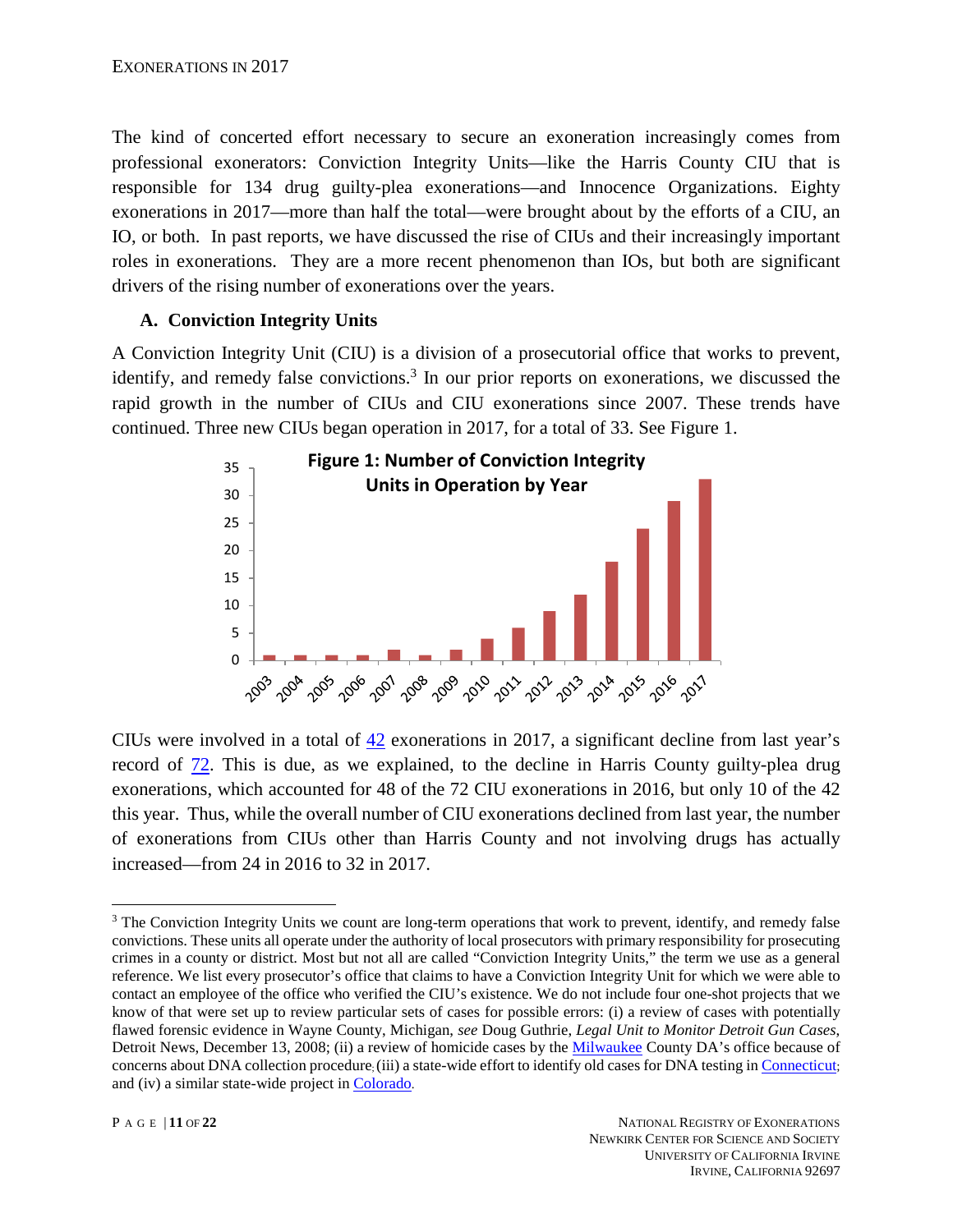Conviction Integrity Units have been involved in 269 exonerations through 2017. In Table B in the Appendix, we summarize information about these units, including the numbers, dates, and crimes of any exonerations they handled. As Table B shows, the 269 CIU exonerations through 2017 are very unevenly distributed among the offices. Eighty-four percent (226/269) occurred in four counties: Harris [\(139\)](http://www.law.umich.edu/special/exoneration/Pages/detaillist.aspx?View=%7bfaf6eddb-5a68-4f8f-8a52-2c61f5bf9ea7%7d&FilterField1=Group&FilterValue1=CIU&SortField=Exonerated&SortDir=Asc&FilterField2=County_x0020_of_x0020_Crime&FilterValue2=Harris), Dallas [\(28\)](http://www.law.umich.edu/special/exoneration/Pages/detaillist.aspx?View=%7bfaf6eddb-5a68-4f8f-8a52-2c61f5bf9ea7%7d&FilterField1=Group&FilterValue1=CIU&SortField=Exonerated&SortDir=Asc&FilterField2=County_x0020_of_x0020_Crime&FilterValue2=Dallas), Cook (Chicago) [\(33\)](http://www.law.umich.edu/special/exoneration/Pages/detaillist.aspx?View=%7bFAF6EDDB-5A68-4F8F-8A52-2C61F5BF9EA7%7d&FilterField1=Group&FilterValue1=CIU&FilterField2=County_x0020_of_x0020_Crime&FilterValue2=Cook), and Kings (Brooklyn) [\(26\)](http://www.law.umich.edu/special/exoneration/Pages/detaillist.aspx?View=%7bfaf6eddb-5a68-4f8f-8a52-2c61f5bf9ea7%7d&FilterField1=Group&FilterValue1=CIU&SortField=Exonerated&SortDir=Asc&FilterField2=County_x0020_of_x0020_Crime&FilterValue2=Kings). Just over half are drug-crime guilty plea cases from Harris County (134/269).

In an earlier [report,](https://www.law.umich.edu/special/exoneration/Documents/Exonerations_in_2014_report.pdf) we said that "several Conviction Integrity Units have accomplished a great deal in a short period of time. They may have initiated a fundamental change in the way false convictions are addressed in the United States, but that remains to be seen."

That remains true. A few of the Conviction Integrity Units have indeed accomplished a lot, and there has certainly been an uptick in the number of offices that claim to have formed CIUs. It is still too soon to know whether this trend will produce a change in the way prosecutors operate generally, but we can say something about what these units have been doing. (Much of the basis for the comments that follow is contained in the information presented in Tables A and B in the Appendix.)

## **County Populations**

There are over 2,300 local prosecutorial offices in the United States, serving populations that range from several hundred to several million. Table A shows that Conviction Integrity Units are concentrated in large counties. The three most populous counties all have CIUs (Los Angeles, Cook, and Harris); so do seven of the top 10, 11 of the top 20, and 20 of the top 50.<sup>4</sup> In theory at least, there are CIUs in counties with approximately 18% of the national population.

However, the CIUs in large prosecutorial offices are all not created equal. The District Attorneys in Los Angeles, Cook, and Harris counties have each dedicated five or six full time staff people<sup>5</sup> to conviction integrity work, but the CIU in the next largest county (San Diego) has one full time staff person, and the Orange County, California CIU has no dedicated full time staff.<sup>6</sup> Kings County, on the other hand, with two million fewer people than Harris County, has 12 full time staff people dedicated to conviction integrity work.<sup>7</sup>

 $\overline{a}$ <sup>4</sup> As of January 2018, Wayne County, Michigan also operates a CIU, which means that as of this writing there are CIUs in 12 of the top 20, and 21 of the top 50 most populous counties.

<sup>5</sup> This includes attorneys, investigators, and paralegals.

<sup>6</sup> Orange County has a "Conviction Integrity Function" which operates under the umbrella of the Special Prosecutions Unit. This unit has 14 attorneys, but no one is directly assigned to Conviction Integrity. As the "Conviction Integrity Function" is relatively new, this could change.

 $<sup>7</sup>$  For some CIUs we do not have a count of full time staff, because they have been unwilling to communicate that</sup> information.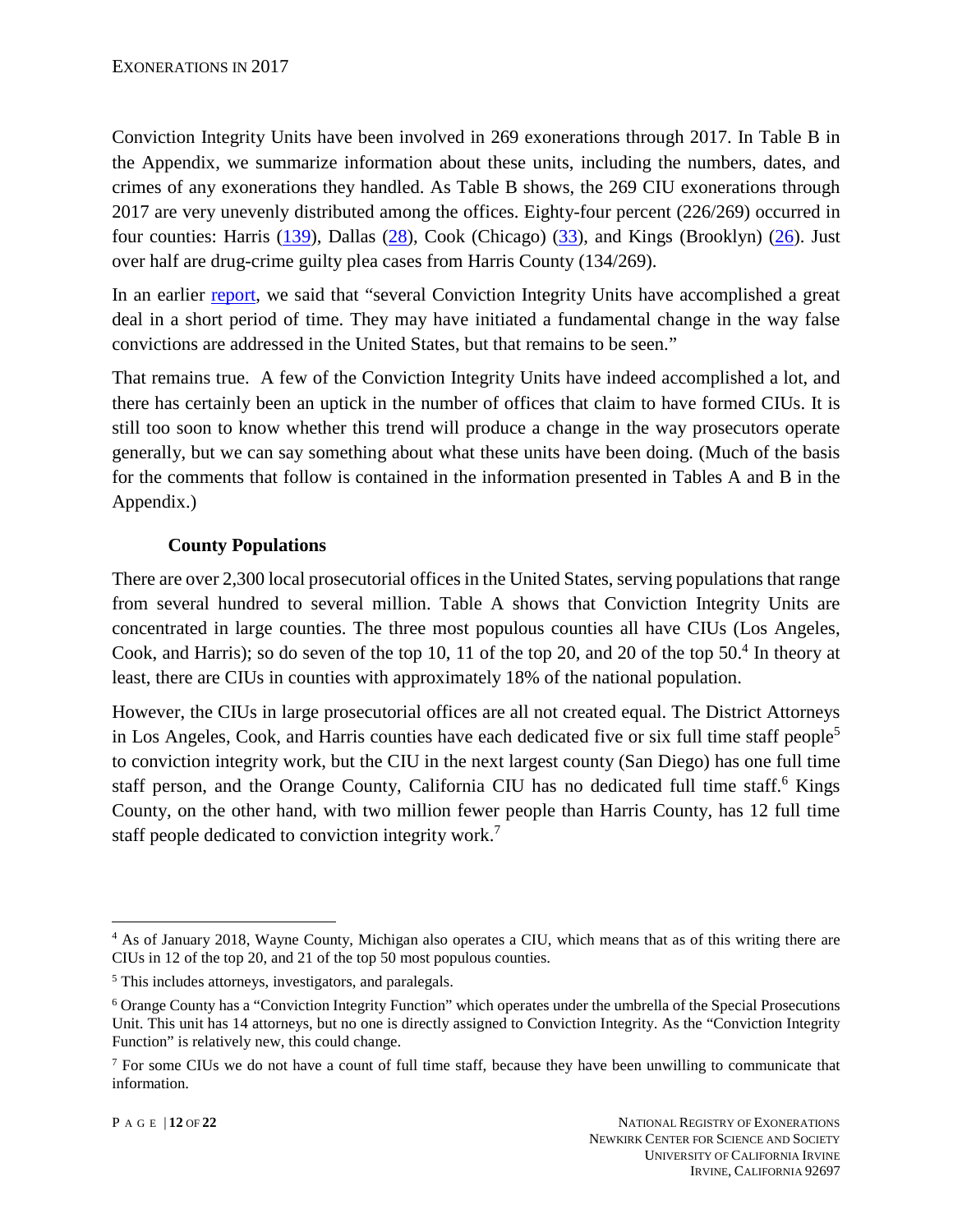Some smaller jurisdictions have adapted the structure of CIUs created in larger offices to serve the same function in a smaller setting. Some mid-size jurisdictions have combined conviction integrity review with another specialized unit. San Francisco, for example, has formed an Independent Investigations Bureau, which focuses on police misconduct as well as conviction integrity. The Putnam County, New York prosecutor's office—which serves a population of fewer than 100,000 and has only five prosecutors total—has managed to create a CIU in which two of the five prosecutors review every innocence petition lodged with the office, make a decision of whether to reinvestigate, and then assign an outside attorney to work with the office to investigate the claim. This method has already produced one exoneration, while several CIUs in counties with five times that population have yet to exonerate anyone.

# **The CIU Exonerations We List**

The CIU exonerations we count are, of course, all exonerations by [the criteria](https://www.law.umich.edu/special/exoneration/Pages/glossary.aspx) for inclusion in the Registry. In addition, we [require](https://www.law.umich.edu/special/exoneration/Pages/glossary.aspx#CIU) that:

A Conviction Integrity Unit in the prosecutorial office that prosecuted the exoneree helped secure the exoneration. (This does not necessarily mean that the prosecutorial office in question made a factual determination that the defendant is innocent.)

Because we are not privy to the internal decision making in prosecutors' offices, we contacted all CIUs in counties that have had exonerations to ask which ones they "helped secure." Our classifications are based on their designations.

How much the CIU did to help secure the exoneration varies greatly from case to case. In some cases, the CIU instigated the investigation themselves. In 2017, [Craig Coley](http://www.law.umich.edu/special/exoneration/Pages/casedetail.aspx?caseid=5239) was exonerated through the help of the Ventura County Conviction Integrity Unit after spending nearly 38 years in prison. The CIU's involvement began in 2016, after the Simi Valley Police Chief came across several articles criticizing the way his department had handled Coley's case in 1979. The Chief contacted the Ventura County Conviction Integrity Unit, which conducted a thorough reinvestigation, poring over thousands of pages of documents. The CIU ultimately dispatched a team of investigators to the crime scene, and the investigators determined that the eyewitness's account of seeing Coley leaving the victim's apartment was impossible given her vantage point. On November 20, 2017, Ventura County District Attorney Gregory Totten and Simi Valley Police Chief Livingstone announced that they had concluded that Coley was innocent, and that they would support Coley's petition for a pardon based on innocence.

Most CIU exonerations, however, were initially investigated by defense attorneys, innocence organizations, journalists, or others. In some cases, the exonerated defendants even faced concerted resistance by the prosecutors' offices before the CIUs came around to supporting the exonerations. Last year, for example, the Cuyahoga County CIU had its first two exonerations since it was founded in 2014. In one of them, the DA's office fought the Ohio Innocence Project's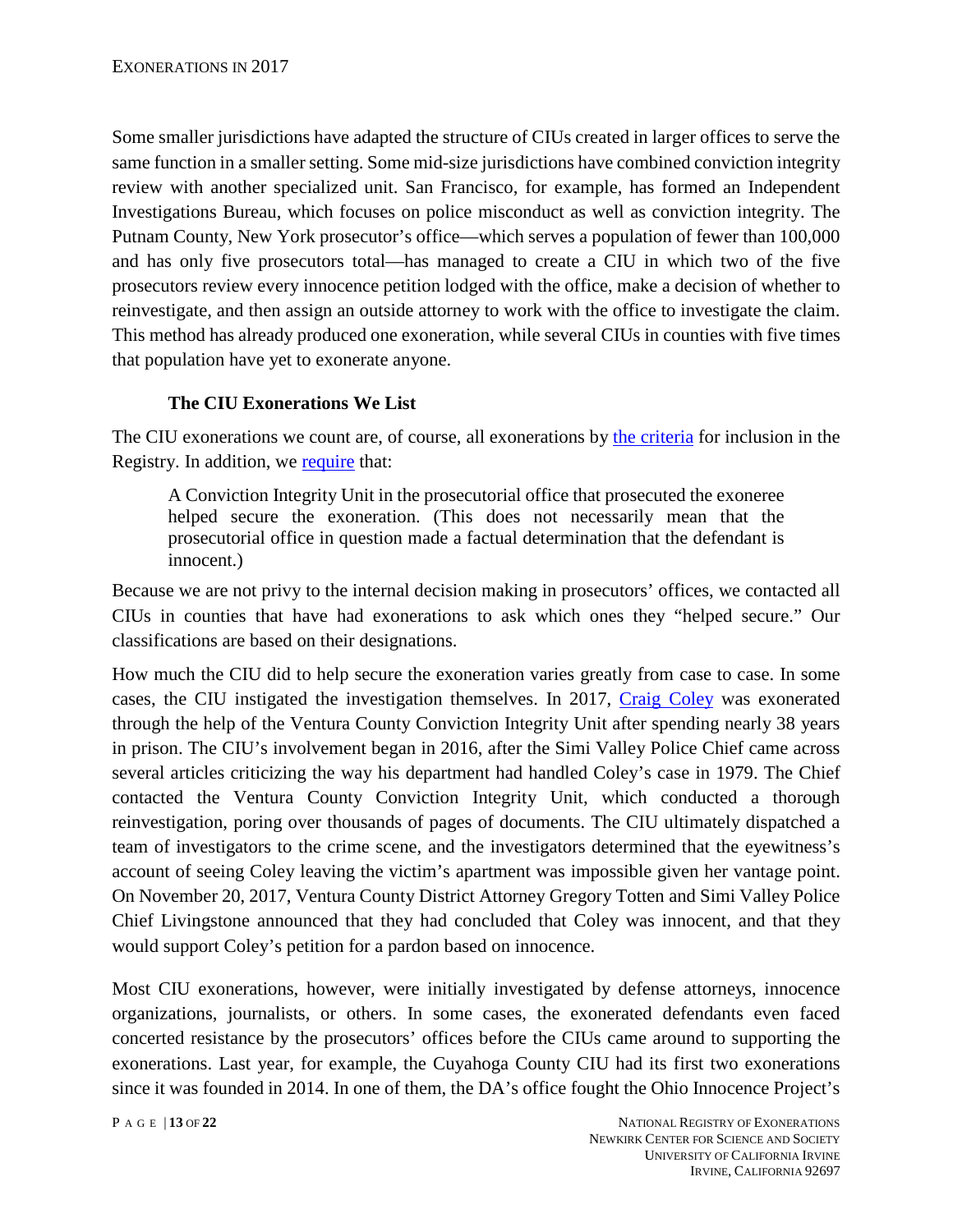request for access to DNA test results in their client [Evin King'](http://www.law.umich.edu/special/exoneration/Pages/casedetail.aspx?caseid=5231)s case for years, through an evidentiary hearing (which the prosecutor's office won) and an appeal of the trial court's decision. Finally, after the Ohio Court of Appeals reversed the trial court and ruled that the defense should have access to DNA test results, the DA's office dismissed the case. The Cuyahoga County CIU claims this as an exoneration that they "helped secure." Reasonable minds might differ, but we leave it to the CIUs themselves to decide whether their role qualifies under our criteria.

# **CIU Exonerations by County**

Just over a third of CIUs have not been involved in any exoneration (12/33). To some extent, that is to be expected. Three CIUs began their operations in 2017 and need time to get underway. On the other hand, the CIUs in Nassau, Oneida, and Sacramento counties have had no exonerations in five years of existence, while the Lake County, Illinois CIU—which was founded the same year has had three exonerations. The CIUs in the District of Columbia and in Pima and Yolo counties have had no individual exonerations in four years, the Tarrant County CIU has had none in three years, two others have had none in two years, and a few CIUs that had one or more exonerations in the past have had none for years.

At the other end of the range, four CIUs have been notably active. The Dallas CIU has had [28](http://www.law.umich.edu/special/exoneration/Pages/detaillist.aspx?View=%7bfaf6eddb-5a68-4f8f-8a52-2c61f5bf9ea7%7d&FilterField1=County_x0020_of_x0020_Crime&FilterValue1=Dallas&FilterField2=Group&FilterValue2=CIU&SortField=Exonerated&SortDir=Asc) exonerations over the last ten years, all but [one](http://www.law.umich.edu/special/exoneration/Pages/detaillist.aspx?View=%7Bfaf6eddb-5a68-4f8f-8a52-2c61f5bf9ea7%7D&FilterField1=County_x0020_of_x0020_Crime&FilterValue1=Dallas&FilterField2=Group&FilterValue2=CIU&SortField=Exonerated&SortDir=Asc&FilterField3=Crime&FilterValue3=8_Sex%20Offender%20Registration) for violent felony convictions. Kings County has had [26](http://www.law.umich.edu/special/exoneration/Pages/detaillist.aspx?View=%7bfaf6eddb-5a68-4f8f-8a52-2c61f5bf9ea7%7d&FilterField1=County_x0020_of_x0020_Crime&FilterValue1=Kings&FilterField2=Group&FilterValue2=CIU&&SortField=Exonerated&SortDir=Asc) CIU exonerations in the past six years, including [20](http://www.law.umich.edu/special/exoneration/Pages/detaillist.aspx?View=%7bfaf6eddb-5a68-4f8f-8a52-2c61f5bf9ea7%7d&FilterField1=County_x0020_of_x0020_Crime&FilterValue1=Kings&FilterField2=Group&FilterValue2=CIU&SortField=Exonerated&SortDir=Asc&FilterField3=Crime&FilterValue3=8_Murder) murder cases. Cook County has had [33](https://www.law.umich.edu/special/exoneration/Pages/detaillist.aspx?View=%7bFAF6EDDB-5A68-4F8F-8A52-2C61F5BF9EA7%7d&FilterField1=Group&FilterValue1=CIU&FilterField2=County_x0020_of_x0020_Crime&FilterValue2=Cook) CIU exonerations since 2012, [25](https://www.law.umich.edu/special/exoneration/Pages/detaillist.aspx?View=%7bFAF6EDDB-5A68-4F8F-8A52-2C61F5BF9EA7%7d&FilterField1=Group&FilterValue1=CIU&FilterField2=County_x0020_of_x0020_Crime&FilterValue2=Cook&FilterField3=Crime&FilterValue3=8_Murder) of which were for murder convictions. Twelve of those were dismissed in the last two years alone. And Harris County has had 132 drug crime exonerations since mid-2014.

# **CIU Accessibility**

Three indications of accessibility are presented in Table A. Under "*Web Address*" we post a link to the Internet address of the CIU, or indicate "No" if we could not find that information. Under "*Contact Info*" we enter a "W" if contact information for the CIU can be found on the general office web site, and we enter a "P" if we were able to get that information and our calls were answered or returned by an attorney in that unit by calling the general access telephone number for the prosecutorial office.

We found web addresses for seventeen CIUs, but only ten could also be located on the general office web site or by phone or both. Thirteen of the CIUs without accessible web addresses could be contacted by telephone. Ten CIUs without available web sites could not be reached by phone.

This does not mean that these ten units do not exist. We have been in contact with an attorney or the press office in each of these offices to confirm its existence. But reaching them required significant research, repeated calls, or, especially, personal contacts within the offices.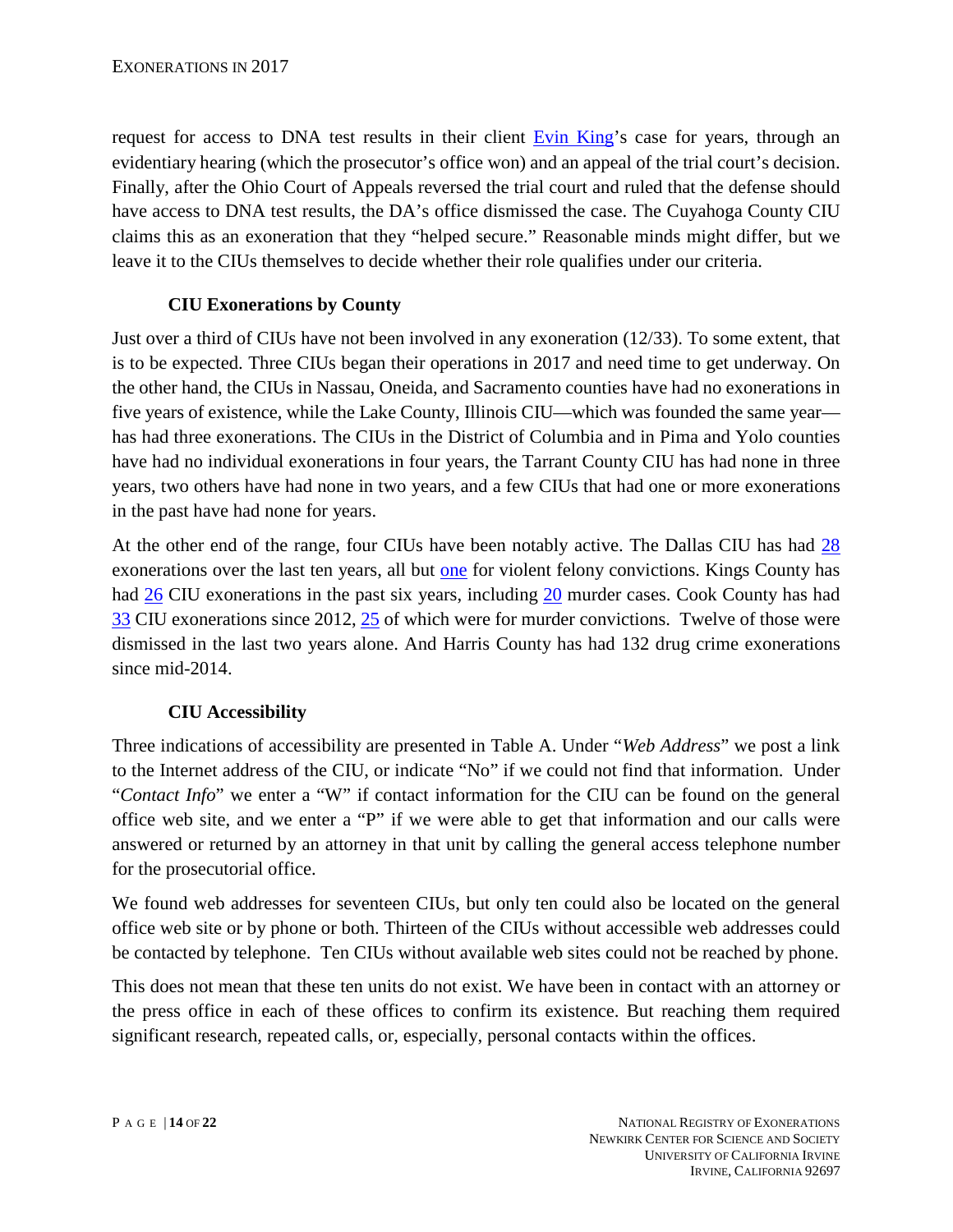As a result, it appears that these units are not, as a practical matter, accessible to the public at large. In particular, innocent criminal defendants and concerned family members who seek exoneration are not likely to be able to present their cases to these CIUs unless they can afford to hire lawyers.

Conviction Integrity Units are a positive development, but they are not a panacea.<sup>8</sup> Prosecutors who take on the task of reviewing convictions won by their own colleagues and predecessors may find it difficult to be objective and thorough. Particular units have been criticized as mere window dressing or public relations ploys.<sup>9</sup> These criticisms may be fair when a prosecutor's office benefits from the positive publicity it gets from announcing the creation of a unit that ultimately produces no exonerations and is difficult even to access.

Some CIUs criticized in the past as ineffective have shown signs of progress. For example, the Philadelphia County CIU was founded in 2014, but had just one part-time staff member and produced no exonerations until 2016, despite having reviewed hundreds of cases. In 2016, the prosecutor assigned to the unit even pursued the unsuccessful retrial of exoneree [Anthony Wright,](https://www.law.umich.edu/special/exoneration/Pages/casedetail.aspx?caseid=4970) whose murder conviction was reversed based on new DNA testing. This year, however, Philadelphia's newly-elected district attorney, Larry Krasner, is in the process of restructuring that CIU and has hired the former head of the Dallas County CIU to lead it.

Some CIUs with few or no exonerations may have focused their efforts less on reviewing past wrongful convictions and more on preventing future mistakes. The Tarrant County CIU, for example, is reviewing every bite mark case in the county in response to longstanding criticism of bite mark analysis.

That said, we could find little in the records of several CIUs to answer the criticism that they are mere window dressing.

The variability in the performance of CIUs reflects the fact that they are internal organizational choices of the elected prosecutors who create them. The prosecutor may choose to create a unit with the resources and authority to conduct rigorous reexaminations of questionable convictions, or they may be satisfied with something more passive.

The murder and sexual assault exonerations that dominate the work of the Dallas and Brooklyn CIUs, for example, require a detailed, on-the-ground reinvestigation of violent crimes that occurred years, if not decades, earlier. Most require assessments of the credibility of witnesses. Many include a history of serious misconduct by prosecutors or police. Almost all benefit greatly from the cooperation of the defendants and their lawyers.

<sup>8</sup> For a detailed discussion of the issue, see Barry C. Scheck, *[Conviction Integrity Units Re-Visited](http://moritzlaw.osu.edu/students/groups/osjcl/files/2017/04/15-Scheck.pdf)*, 14 Ohio St. J. Crim. L. 705 (2017).

<sup>9</sup> See, e.g., id.; Elizabeth Barber, *[Dallas Targets Wrongful Convictions, and Revolution Starts to Spread](http://www.csmonitor.com/USA/Justice/2014/0525/Dallas-targets-wrongful-convictions-and-revolution-starts-to-spread)*, Christian Science Monitor, May 25, 2014; Hella Winston, *[Wrongful Convictions: Can Prosecutors Reform Themselves?](http://www.thecrimereport.org/news/inside-criminal-justice/2014-03-wrongful-convictions-can-prosecutors-reform-themselv)* The Crime Report, March 27, 2014.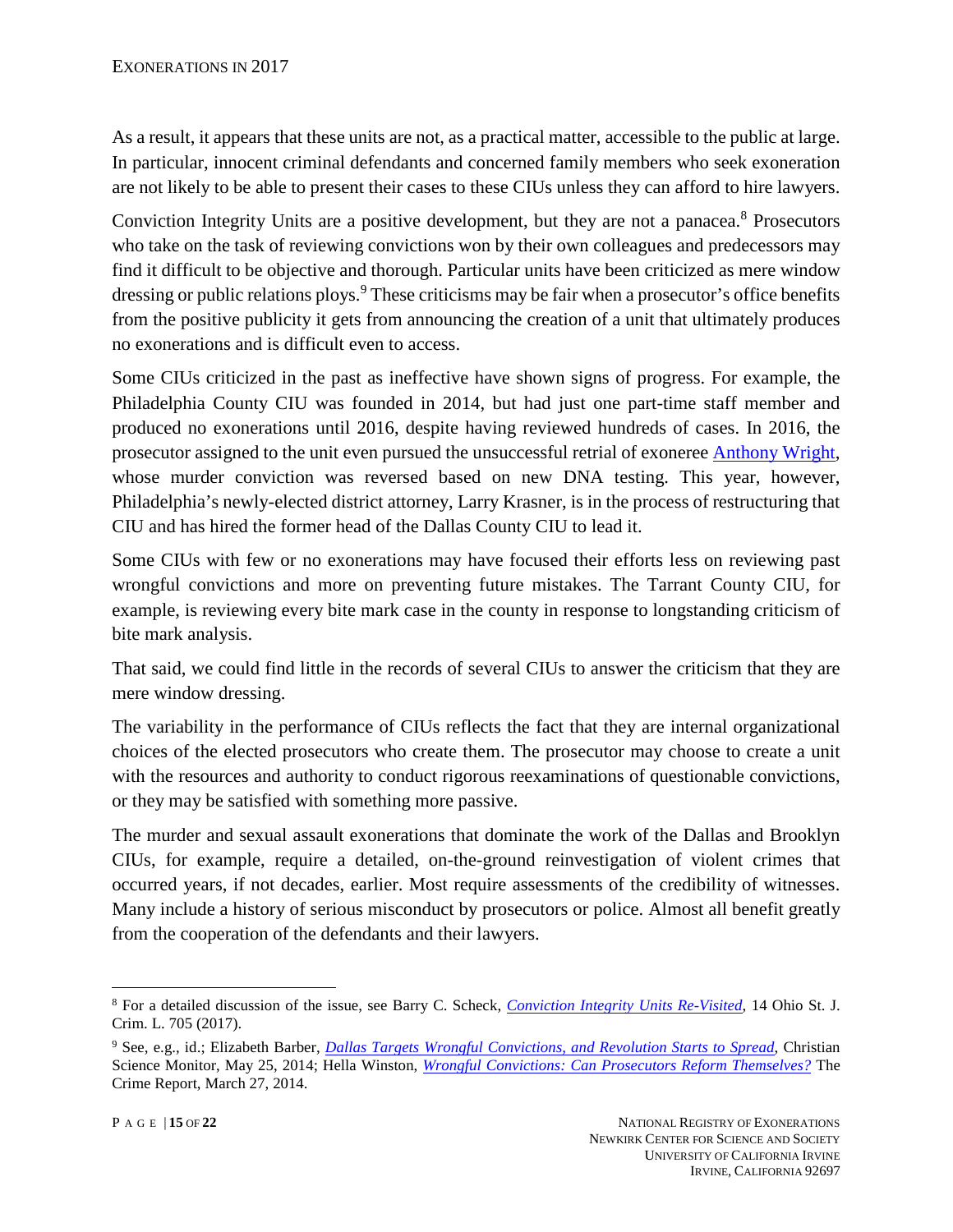In that setting, a close working relationship between a CIU and the criminal defense bar has obvious advantages.10 Two CIUs that have been particularly successful in violent crime exonerations—those in Dallas and Brooklyn—were both set up with the help of local defense attorneys, public defenders, and innocence organizations. The Dallas CIU has always been run by an attorney with a background in criminal defense and innocence work. The Brooklyn CIU was designed with the assistance of a former public defender, and has an external review panel including defense lawyers. This model was adopted by the Clark County CIU in Las Vegas, Nevada, which began in 2016 and is run by a veteran public defender. In the year since it was founded, Clark County has already had [one exoneration](http://www.law.umich.edu/special/exoneration/Pages/casedetail.aspx?caseid=5165) in a murder case. Most recently, Wayne County in Detroit, Michigan appointed an experienced defense lawyer to run its newly-established  $\rm CIU.$  $^{11}$ 

Most CIUs, however, have no formal relationship with the defense bar. And in at least one county, a cooperative model of this sort was tried but failed. The Orleans Parish CIU in New Orleans began in late 2014, during the district attorney's re-election campaign, as a one-of-kind partnership with the Innocence Project New Orleans. The unit began operation in January 2015, worked on one exoneration, and was disbanded a year later.<sup>12</sup>

A few CIUs have been highly active; several show no real signs of life. Some are just getting underway; the rest have been involved in one exoneration, or a couple, over a period of years. Some CIUs are accessible and transparent; some are inaccessible and opaque. The structure and the operating procedures of the units, to the extent that we have been able to determine, are extremely variable.

The short history of CIUs reflects the extraordinary and largely unreviewable power vested in elected prosecutors. CIUs have proliferated rapidly because local prosecutors have the authority to create such units as a matter of administrative discretion. They are as variable as the circumstances and preferences of the prosecutors who founded them, and change over time as priorities and administrations change. Their future will turn on the policies of the prosecutors who lead those offices in the years to come, and on the political contexts in which they operate.

# **B. Innocence Organizations**

[Innocence organizations—](https://www.law.umich.edu/special/exoneration/Pages/glossary.aspx#ILD)non-governmental organizations dedicated to investigating and remedying wrongful convictions—have been around longer than CIUs, but are also a relatively recent development. In 1983, Jim McCloskey founded the first Innocence Organization in the

<sup>10</sup> See Scheck, *[Conviction Integrity Units Re-Visited](https://ssrn.com/abstract=2890341)*, supra; Barry Scheck, *[Professional and Conviction Integrity](https://papers.ssrn.com/sol3/papers2.cfm?abstract_id=1684690)  [Programs: Why We Need Them, Why They Will Work, and Models for Creating Them](https://papers.ssrn.com/sol3/papers2.cfm?abstract_id=1684690)*, 31 Cardozo L. Rev. 2215 (2010).

<sup>&</sup>lt;sup>11</sup> This CIU is not included in Tables A and B, as it formally began operations in January of 2018.

<sup>12</sup> John Simerman, *[Cannizzaro, Innocence Project Call It Quits on Project to Unearth False Conviction](http://www.theneworleansadvocate.com/news/14502358-64/cannizzaro-innocence-project-call-it-quits-on-project-to-unearth-false-convictions)*, The New Orleans Advocate, Jan. 9, 2015.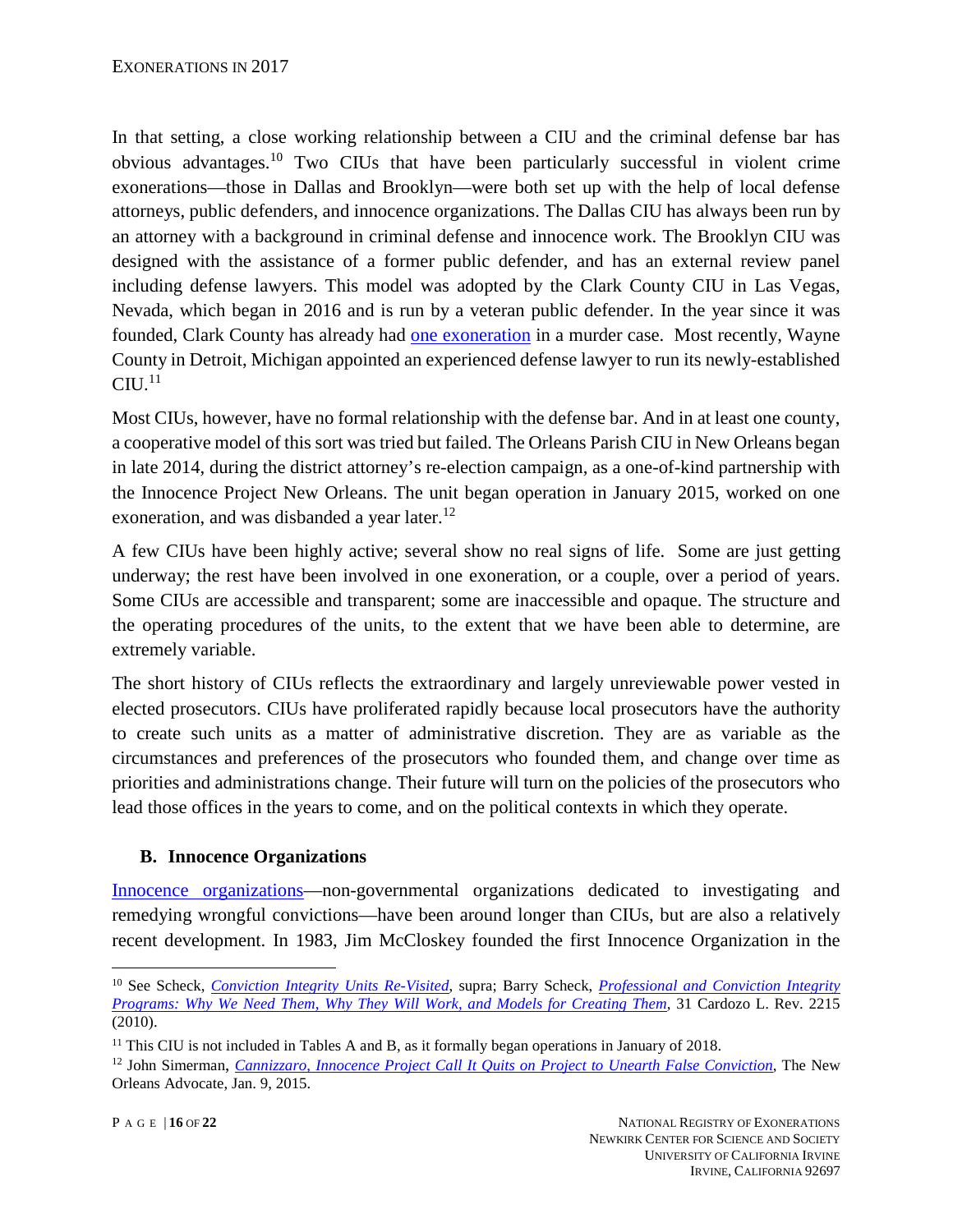United States, Centurion Ministries, with the mission to investigate possible cases of wrongful convictions. Since then, Centurion Ministries has been involved in 37 exonerations—including 35 listed in the Registry, and two that occurred before 1989.

IOs did not begin to proliferate until the advent of DNA technology. The Innocence Project—the first DNA-focused IO—was founded in 1992 by Peter Neufeld and Barry Scheck as a clinic at the Cardozo School of Law. Several more followed during the 1990s. Some began by limiting their representation solely to cases involving DNA, or restricted their assistance to defendants with long periods of incarceration still to serve on their sentences.

Since then, the number of similar organizations has grown dramatically. There are currently 52 United States-based innocence organizations. Most belong to the Innocence Network, an association of organizations that provide pro bono services to people who claim that they are innocent of the crimes for which they were convicted.<sup>13</sup> In 1999, there were seven IOs in the United States; from 2000 through 2009, 35 new IOs set up shop; another seven have been founded since the beginning of 2010. See Figure 2. Many IOs are based in law schools in the form of legal clinics, while some are nonprofits that stand alone or partner with law schools.<sup>14</sup> Most no longer limit their representation to cases involving DNA, but many still require that their clients have at least several years—sometimes a decade—left to serve on their sentences.



<sup>&</sup>lt;sup>13</sup> The Innocence Network also includes innocence organizations based outside the United States, and organizations that do not provide legal representation in an effort to exonerate wrongfully convicted people but instead offer services to exonerees and advocacy on issues related to wrongful convictions.

<sup>&</sup>lt;sup>14</sup> Several other institutions serve goals similar to those of IOs with different structures. Some indigent defense offices, such as <u>Michigan State Appellate Defender Office's Wrongful Conviction Unit</u> and the Ohio Public Defender's [Wrongful Conviction Project,](http://opd.ohio.gov/Trial-Services/Wrongful-Conviction-Project) have units that represent defendants with claims of factual innocence. And North Carolina has a unique governmental [agency,](http://innocencecommission-nc.gov/about/) the North Carolina Innocence Inquiry Commission, that is charged with reviewing and investigating post-conviction claims of innocence, and has the power to refer cases with evidence of factual innocence to a judicial panel. From its inception in 2007 through the end of 2017, the Commission's work has led to ten exonerations.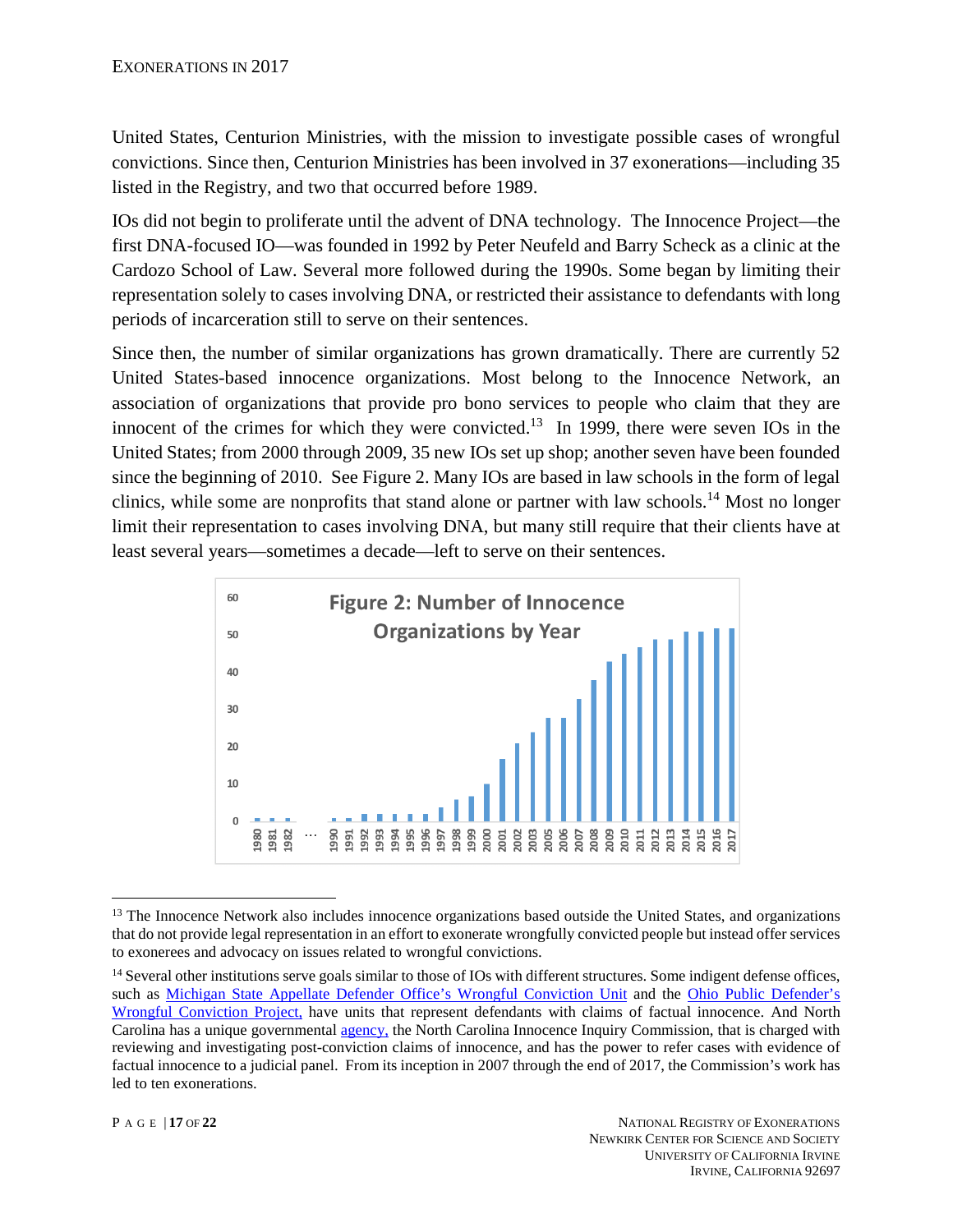The demand for the services of IOs far outpaces this increase in supply. Exonerations typically take years, if not decades, to complete, and thousands of hours. Any IO—even a relatively wellfunded one—must be highly selective in choosing cases. Some receive thousands of requests for assistance a year but can only take on a handful of new cases. Moreover, IOs based in law schools—innocence *clinics*—exist in large part to educate law students who work on cases for course credit, which limits the resources they can devote to freeing innocent defendants.

Innocence Organizations have been involved in 434 exonerations from 1989 through 2017 (and 13 of the 19 exonerations so far in 2018). Some IOs produce more exonerations than others. Their success turns on a number of factors: the availability of resources, the receptivity of the local courts to innocence claims—and, of course, the cooperation or resistance they encounter from prosecutors, including prosecutorial CIUs.

## **C. Exonerations by Professional Exonerators**

Exonerations in the United States are increasingly dominated by the work of two sets of professional exonerators: prosecutorial conviction integrity units (CIUs), and innocence organizations (IOs) that represent falsely convicted defendants. We've discussed one aspect of this phenomenon: the impact of the CIU drug-possession exoneration in Harris County, Texas, on the total number of exonerations since 2014. Figure 3 displays that effect visually: the underlying pattern is a steady increase in exonerations across a 29-year period, and the Harris County bulge from 2014 through 2016.



# **Figure 3: Exonerations by Year, With and Without Harris County Drug Crime CIU Cases**

P AGE | **18** OF **22** NATIONAL REGISTRY OF EXONERATIONS NEWKIRK CENTER FOR SCIENCE AND SOCIETY UNIVERSITY OF CALIFORNIA IRVINE IRVINE, CALIFORNIA 92697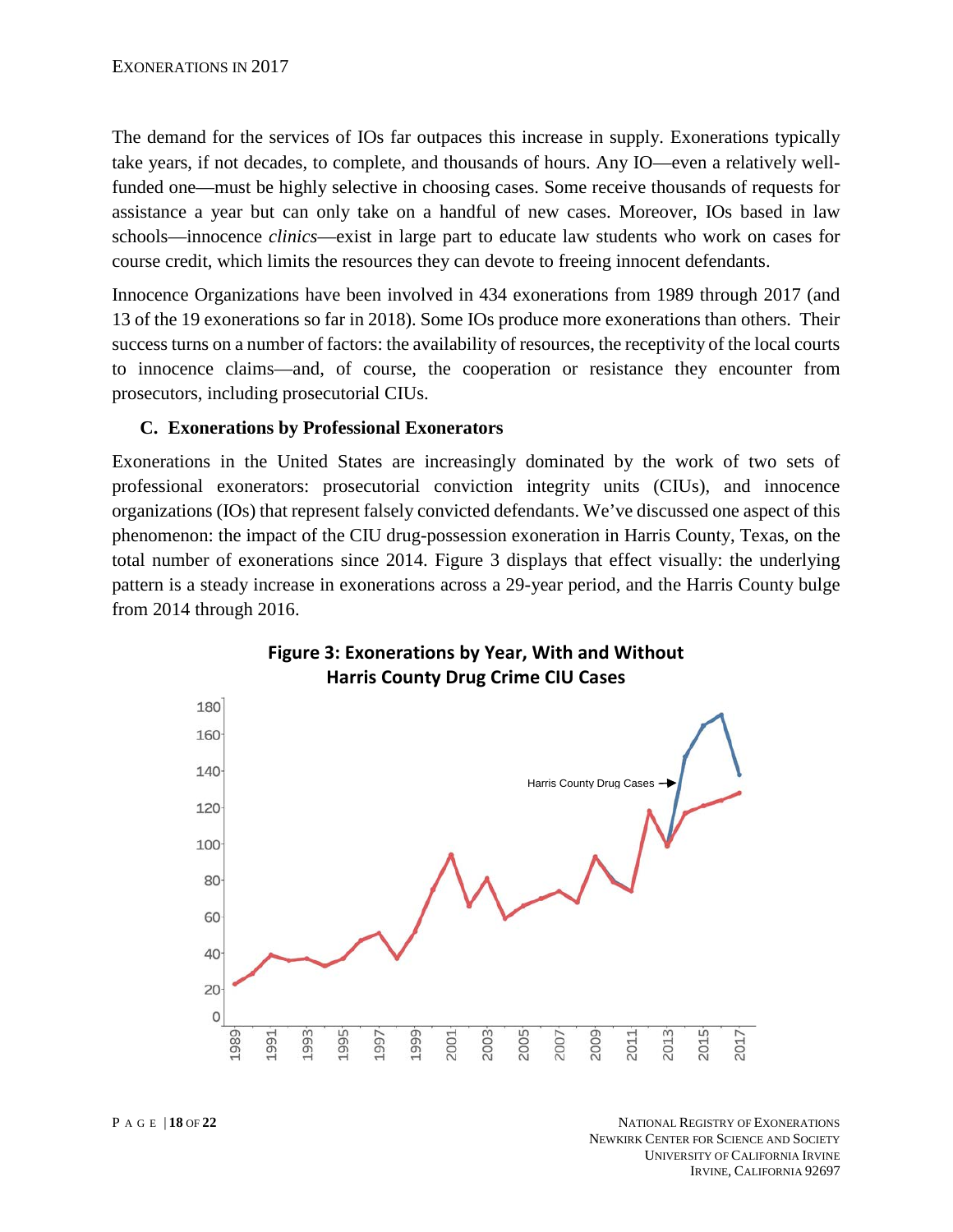In Figure 4 we see the same effect for CIU exonerations separately: a steady increase in cases from 2007 on, with a steep bulge superimposed over it from 2014 through 2016.



**Figure 4: CIU Exonerations by Year, With and Without Harris County Drug Crime CIU Cases**

There are more IO exonerations than CIU exonerations—434 to 269 through 2017—in part because IOs have been in business longer and in part because there have always been more of them. Figure 5 displays the number of IO exonerations per year since 1989. It follows a pattern similar to the CIU exonerations—a steady increase that accelerated over time—but without the bump generated by the Harris County drug possession cases.

#### **Figure 5: IO Exonerations by Year**



CIUs and IOs are profoundly different types of organizations. With rare exceptions, IOs must reinvestigate convictions from scratch, usually without the benefit of any authority to subpoena witnesses or documents, or to conduct testing of physical evidence. Frequently, there is no legal procedure that permits them to present their claims to a court. They certainly have no direct power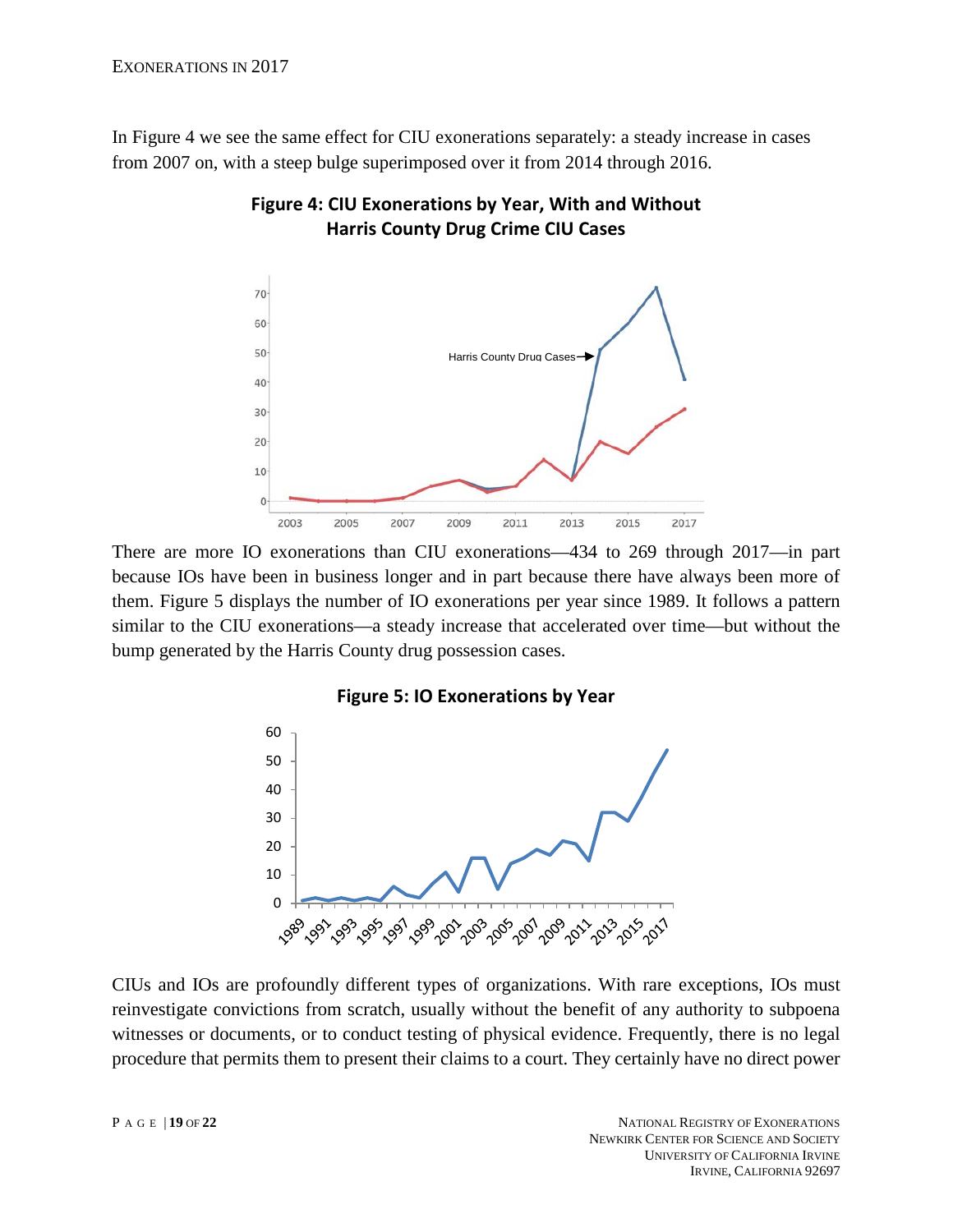to remedy wrongful convictions. In many cases, their best hope is to secure the cooperation of the prosecutorial offices that convicted their clients.

CIUs are on the receiving end of this exchange: they *are* prosecutors. Many of their cases are brought to them by IOs or criminal defense attorneys who have already conducted substantial postconviction reinvestigations. They have the power to act directly: they can reopen official investigations, agree to vacate convictions, and dismiss charges. They effectively have the power to grant exonerations by joining a defendant's motion to vacate a conviction and then dismissing the charges.

If they have the resources, CIUs can move quickly. The Harris County CIU did that when it discovered hundreds of drug-possession guilty pleas by defendants who possessed no illegal drugs. So did the Brooklyn CIU in 2014 after Ken Thompson defeated the incumbent DA following a campaign in which he promised to devote more attention to freeing innocent defendants. In his first year in office, Thompson presided over 10 murder exonerations, mostly in cases that IOs and defense attorneys had worked on for years.

As we saw in Figure 3, the total number of exonerations in the United States remained roughly steady from 2000 through 2011, with ups and downs, and has been increasing since 2012 (with or without the Harris County bump). In Figure 6, we see that the entire increase in the rate of exonerations starting in 2012 is due to exonerations by IOs and CIUs.



# **Figure 6: Exonerations by Year, With and Without Assistance from Professional Exonerators**

The most recent trend in the work of professional exonerators is an increase in cooperation between CIUs and IOs. There have been a handful of such cases since 2007, but in the last three years they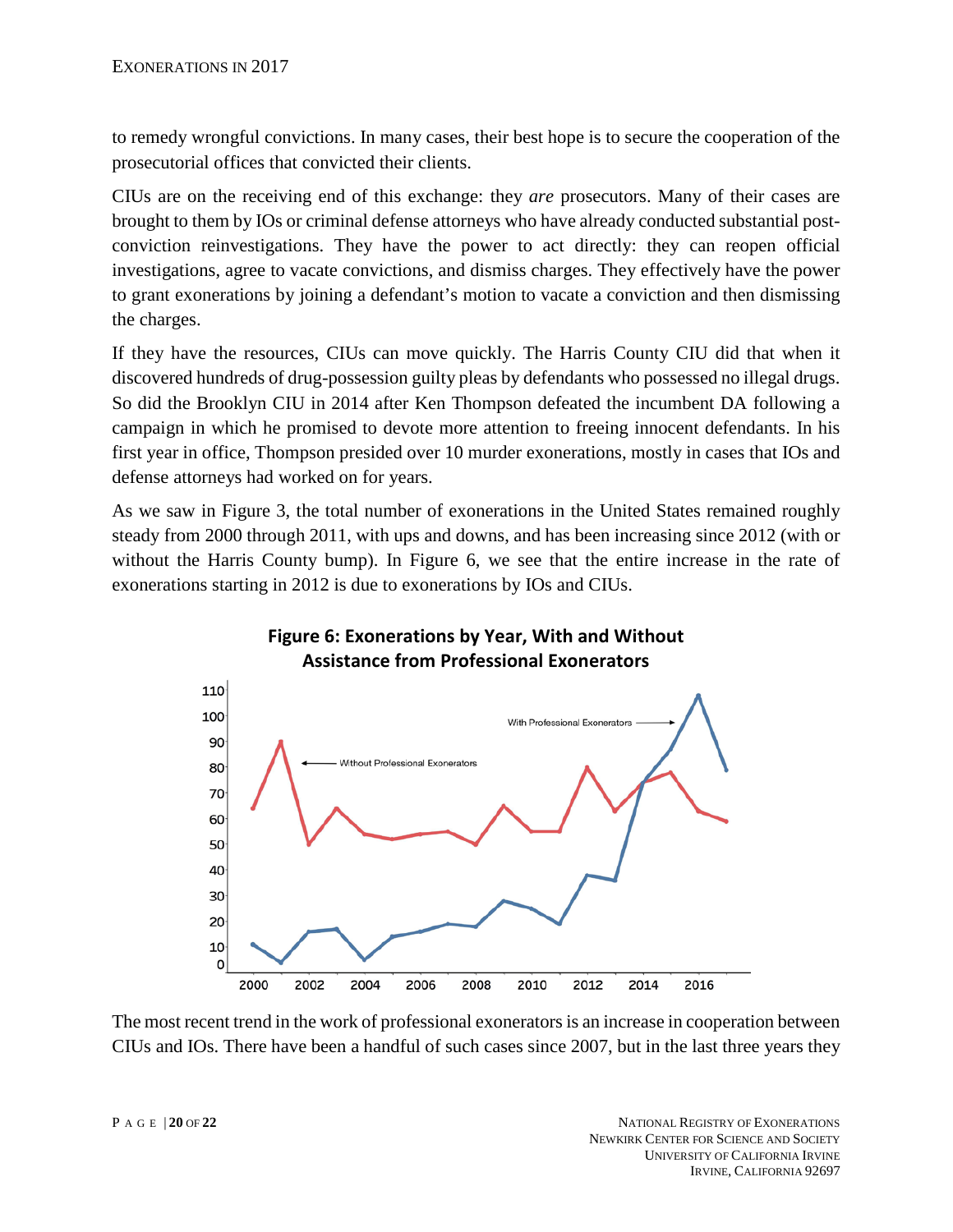have become a steady feature. Last year there were 16 exonerations that CIUs and IOs both worked on, 30% of all IO exonerations and nearly 40% of all CIU exonerations in 2017. See Figure 7.



## **D. What's Next?**

We have no crystal ball, but our best guess is that the trends we have seen in the past several years will continue.

The number of CIUs will probably continue to increase at a steady pace. They have become an accepted component of the American system of criminal justice, and, as we have discussed in previous [reports,](https://www.law.umich.edu/special/exoneration/Documents/Exonerations_in_2014_report.pdf) they are politically popular. On the other hand, the number of IOs seems to be leveling off; there will probably be some additions in states that currently lack them, but at a slower rate.

We also expect that these institutions will increasingly cooperate with each other, as they have already been doing in the last few years. It is likely that between them, CIUs and IOs will continue to be involved in a majority of all exonerations—as they have since 2014—and possibly an increasing majority.

The first highly effective CIU in the country was founded by Craig Watkins, a criminal defense attorney who beat an inside candidate to win election as Dallas County DA in 2006. Seven years later, Ken Thompson unseated the Brooklyn DA and turned the Kings County CIU into a powerhouse. In both cases, the CIUs they ran cooperated extensively with innocence organizations.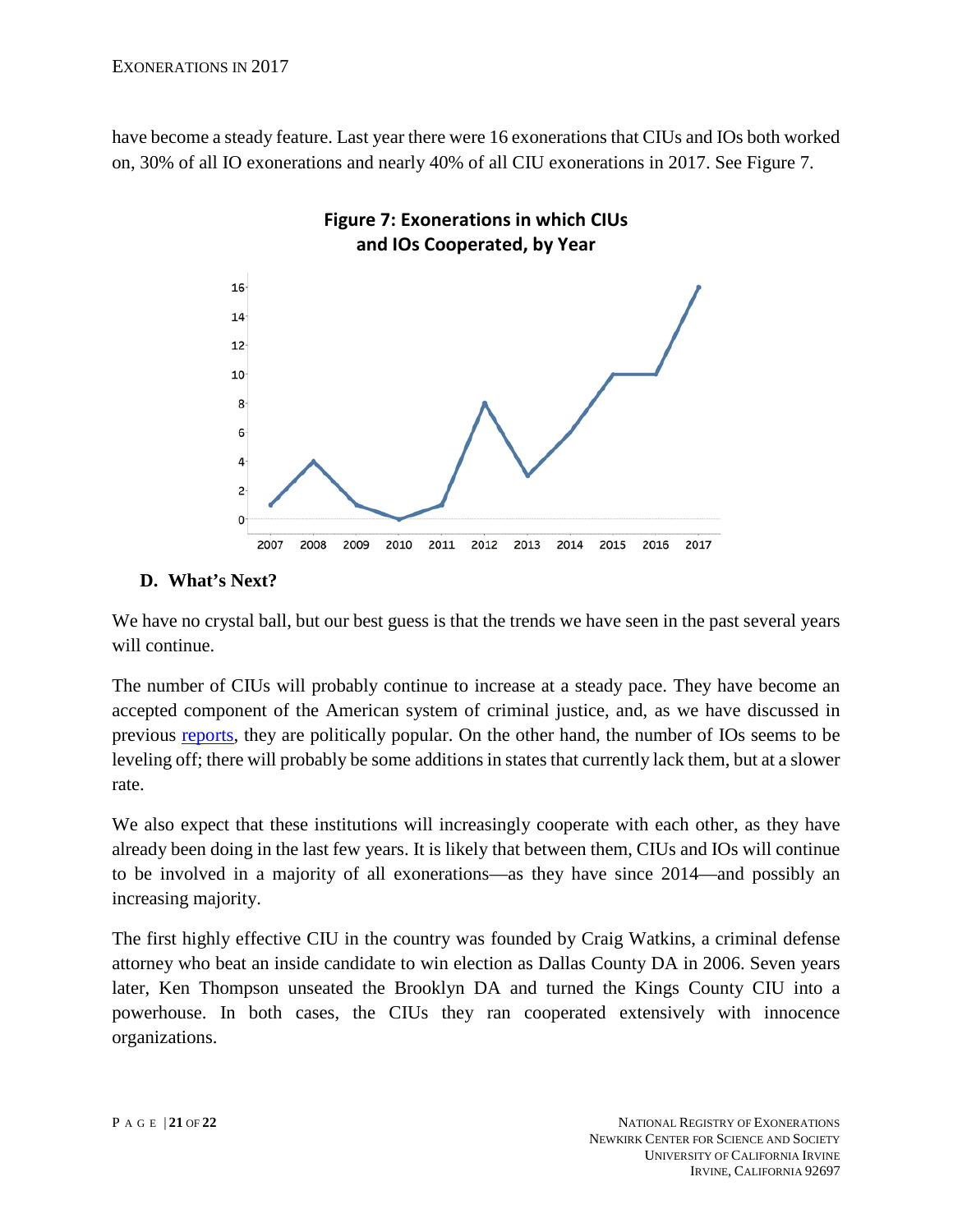There has been a recent flurry of elections in which other reform-minded outsiders were chosen as district attorneys in large counties across the country. Several of them have moved quickly to create or expand CIUs in their offices. <sup>15</sup> If this trend continues or accelerates in the next few election cycles—and if the newly elected DAs follow in the footsteps of earlier reform prosecutors—we might just see a sea change in handling serious claims of innocence by convicted defendants across the country.

\_\_\_\_\_\_\_\_\_\_\_\_\_\_\_\_\_\_\_\_\_\_\_\_\_\_\_\_\_\_\_\_\_\_\_\_\_\_\_\_\_\_\_\_\_\_

*The [National Registry of Exonerations](http://www.law.umich.edu/special/exoneration/Pages/about.aspx) is a joint project of the University of California Irvine Newkirk Center for Science and Society, the University of Michigan Law School, and the Michigan State University College of Law. It provides detailed information about every known exoneration in the United States since 1989—cases in which a person was wrongly convicted of a crime and later cleared of all the charges based on new evidence of innocence.* 

<sup>15</sup> See Megan Crepeau, *[After Momentous Week, Prosecutor Kim Foxx says 'We Have To Right Wrongs,'](http://www.chicagotribune.com/news/local/breaking/ct-met-kim-foxx-wrongful-convictions-20171117-story.html)* Chicago Tribune, November 20, 2017; Daniel Denvir, *[Philadelphia Just Elected the Most Radical DA in the Country—Now](https://www.thenation.com/article/philadelphia-just-elected-the-most-radical-da-in-the-country-now-what/)  [What?,](https://www.thenation.com/article/philadelphia-just-elected-the-most-radical-da-in-the-country-now-what/)* The Nation, November 10, 2017; Eric Gonzalez & Miriam Krinsky, *[How a New Generation of Prosecutors](http://thehill.com/blogs/congress-blog/judicial/375656-how-a-new-generation-of-prosecutors-is-driving-criminal-justice)  [Is Driving Criminal Justice Reform Outside of Congress](http://thehill.com/blogs/congress-blog/judicial/375656-how-a-new-generation-of-prosecutors-is-driving-criminal-justice)*, The Hill, February 26, 2018.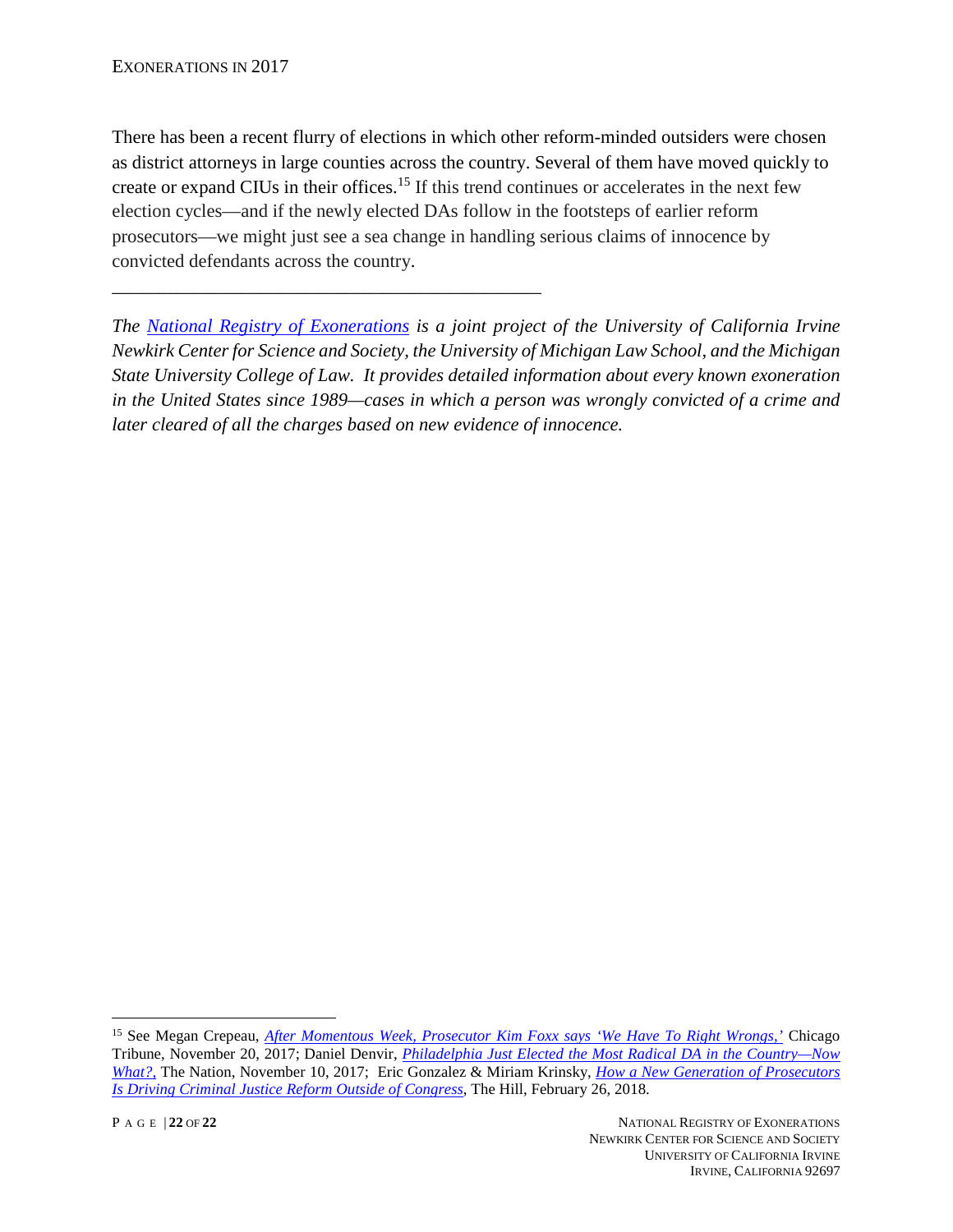|                      |              |                   |         | Full                  | Web<br><b>Contact</b>                |              |                                | <b>Exonerations</b>                        |  |
|----------------------|--------------|-------------------|---------|-----------------------|--------------------------------------|--------------|--------------------------------|--------------------------------------------|--|
| <b>County</b>        | <b>State</b> | <b>Population</b> | Founded | <b>Time</b><br>Staff? | <b>Address</b><br><b>Information</b> |              | <b>Exonerations</b><br>to Date | <b>Not Based on</b><br><b>Drug Testing</b> |  |
| Santa Clara          | CA           | 1,919,402         | 2002    | $\gamma$              | N <sub>o</sub>                       | $\mathbf P$  | $\overline{\mathcal{A}}$       | $\overline{4}$                             |  |
| <b>Dallas</b>        | <b>TX</b>    | 2,574,984         | 2007    | Yes                   | Yes                                  | $\mathbf{P}$ | 28                             | 28                                         |  |
| Harris               | <b>TX</b>    | 4,589,928         | 2009    | Yes                   | N <sub>o</sub>                       | $\mathbf{P}$ | 138                            | 5                                          |  |
| New York             | <b>NY</b>    | 1,643,734         | 2010    | Yes                   | Yes                                  |              | $\overline{5}$                 | 5                                          |  |
| Kings                | NY           | 2,629,150         | 2011    | Yes                   | Yes                                  |              | 26                             | 26                                         |  |
| <b>Baltimore</b>     | <b>MD</b>    | 614,664           | 2012    | Yes                   | No                                   |              | $\overline{5}$                 | 5                                          |  |
| Cook                 | IL           | 5,203,499         | 2012    | Yes                   | Yes                                  | P            | 33                             | 33                                         |  |
| San Diego            | CA           | 3,317,749         | 2012    | Yes                   | Yes                                  | $\mathbf P$  |                                | $\mathbf{1}$                               |  |
| Lake                 | IL           | 703,047           | 2013    | Yes                   | Yes                                  |              | $\overline{3}$                 | 3                                          |  |
| Middlesex            | <b>MA</b>    | 1,589,774         | 2013    | N <sub>o</sub>        | No                                   | $\mathbf P$  |                                | $\mathbf{1}$                               |  |
| <b>Nassau</b>        | <b>NY</b>    | 1,361,500         | 2013    | Yes                   | No                                   | ${\bf P}$    | $\boldsymbol{0}$               | $\boldsymbol{0}$                           |  |
| Oneida               | <b>NY</b>    | 231,190           | 2013    | N <sub>o</sub>        | N <sub>o</sub>                       | ${\bf P}$    | $\boldsymbol{0}$               | 0                                          |  |
| Sacramento           | CA           | 1,514,460         | 2013    | Yes                   | Yes                                  |              | $\mathbf{0}$                   | $\boldsymbol{0}$                           |  |
| Suffolk              | <b>MA</b>    | 784,230           | 2013    | No                    | No                                   |              | 1                              | $\mathbf{1}$                               |  |
| Ventura              | CA           | 849,738           | 2013    | No                    | Yes                                  | P            | $\overline{3}$                 | 3                                          |  |
| Cuyahoga             | <b>OH</b>    | 1,249,352         | 2014    | Yes                   | Yes                                  |              | $\overline{2}$                 | $\overline{2}$                             |  |
| District of Columbia | DC           | 681,170           | 2014    | N <sub>0</sub>        | No                                   | W, P         | $\mathbf{0}$                   | $\Omega$                                   |  |
| Multnomah            | <b>OR</b>    | 799,766           | 2014    | No                    | N <sub>o</sub>                       | $\mathbf{P}$ | $\frac{5}{2}$                  | $\overline{0}$                             |  |
| Philadelphia         | <b>PA</b>    | 1,567,872         | 2014    | Yes                   | Yes                                  | $\mathbf{P}$ | $\overline{3}$                 | 3                                          |  |
| Pima                 | AZ           | 1,016,206         | 2014    | Yes                   | Yes                                  | W, P         | $\mathbf{0}$                   | $\overline{0}$                             |  |
| Yolo                 | CA           | 215,802           | 2014    | N <sub>o</sub>        | Yes                                  | W, P         | $\mathbf{0}$                   | $\overline{0}$                             |  |
| Bexar                | <b>TX</b>    | 1,928,680         | 2015    | Yes                   | Yes                                  |              | $\overline{2}$                 | $\overline{2}$                             |  |
| Los Angeles          | CA           | 10,137,915        | 2015    | Yes                   | N <sub>o</sub>                       | W, P         | $\overline{2}$                 | $\overline{2}$                             |  |
| Putnam               | <b>NY</b>    | 98,900            | 2015    | N <sub>o</sub>        | N <sub>o</sub>                       | $\mathbf{P}$ | 1                              | 1                                          |  |
| Tarrant              | <b>TX</b>    | 2,016,872         | 2015    | Yes                   | Yes                                  | ${\bf P}$    | $\boldsymbol{0}$               | $\mathbf{0}$                               |  |
| <b>Travis</b>        | <b>TX</b>    | 1,199,323         | 2015    | Yes                   | Yes                                  | $\mathbf{P}$ | $\overline{2}$                 | $\overline{2}$                             |  |
| <b>Bronx</b>         | <b>NY</b>    | 1,455,720         | 2016    | Yes                   | Yes                                  | W, P         | $\overline{2}$                 | $\overline{2}$                             |  |
| Clark                | <b>NV</b>    | 2,155,664         | 2016    | Yes                   | N <sub>o</sub>                       | ${\bf P}$    | 1                              | $\mathbf{1}$                               |  |
| Orange               | <b>NY</b>    | 379,210           | 2016    | N <sub>o</sub>        | N <sub>o</sub>                       | $\mathbf P$  | $\mathbf{0}$                   | $\mathbf{0}$                               |  |
| San Francisco        | CA           | 870,887           | 2016    | Yes                   | N <sub>o</sub>                       | ${\bf P}$    | $\mathbf{0}$                   | $\mathbf{0}$                               |  |
| Merced               | CA           | 268,672           | 2017    | No                    | Yes                                  |              | $\mathbf{0}$                   | $\mathbf{0}$                               |  |
| Nevada               | CA           | 99,107            | 2017    | No                    | N <sub>o</sub>                       | $\mathbf P$  | $\mathbf{0}$                   | $\mathbf{0}$                               |  |
| Orange               | CA           | 3,172,532         | 2017    | Yes                   | No                                   |              | $\Omega$                       | $\boldsymbol{0}$                           |  |
| <b>TOTAL</b>         |              | 58,840,699        |         |                       |                                      |              | 269 <sup>1</sup>               | 130                                        |  |

#### **Appendix Table A: Conviction Integrity Units and Total Number of CIU Exonerations by County**

<sup>&</sup>lt;sup>1</sup> The total of 269 includes one exoneration from the New Orleans CIU, which opened in 2015 and was terminated in 2016.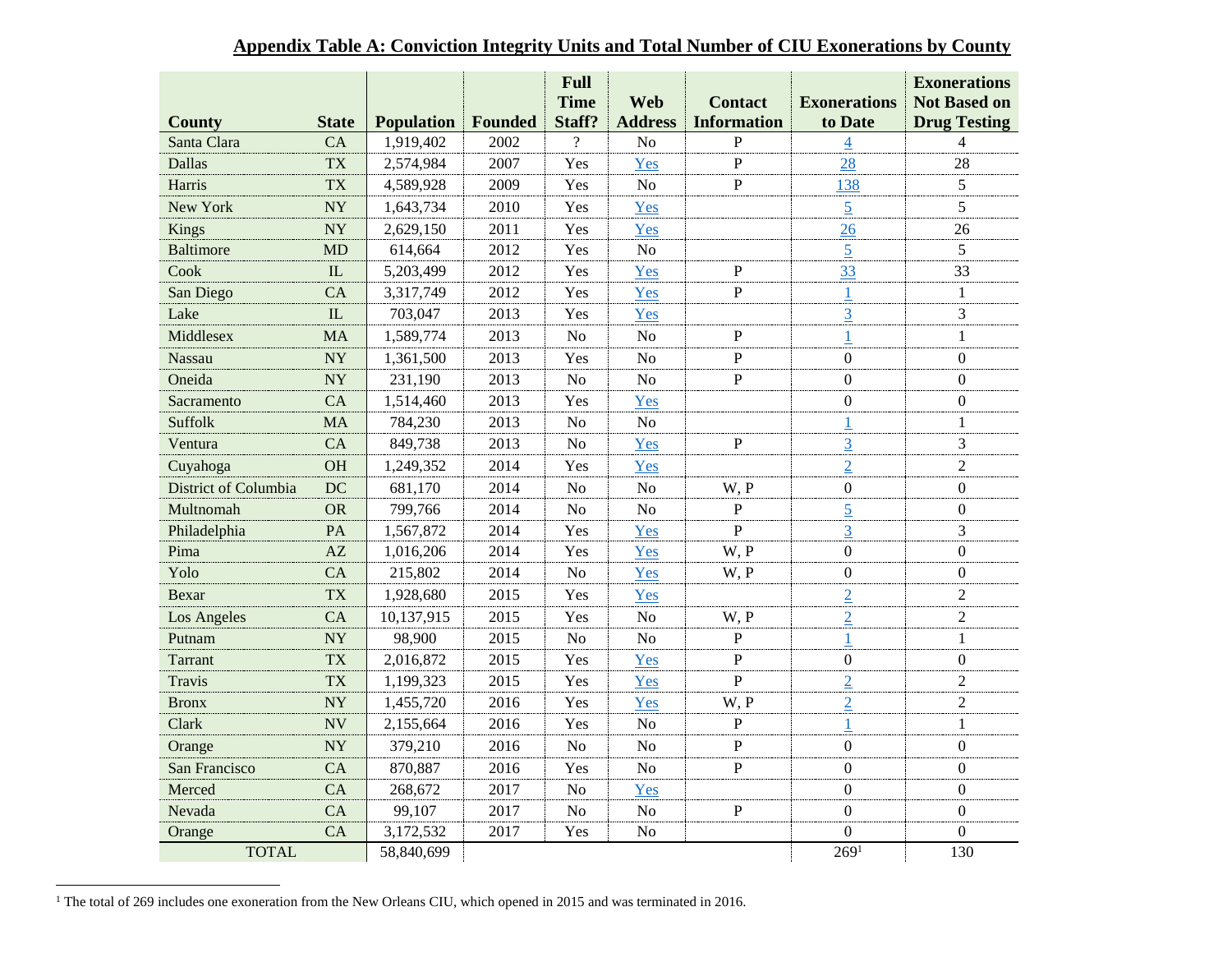#### **Appendix Table B: Conviction Integrity Units and CIU Exonerations, by County and Year**

|                             | State        |    | 2004-                    |    |            |          |                        |       |                              |            |             |                 |                  |                 |                         |
|-----------------------------|--------------|----|--------------------------|----|------------|----------|------------------------|-------|------------------------------|------------|-------------|-----------------|------------------|-----------------|-------------------------|
| <b>County</b>               |              |    | 2002 2003 2006 2007 2008 |    |            | 2009     |                        |       | $ 2010 2011 $ 2012 2013 2014 |            |             | 2015            | 2016             | 2017            | <b>TOTAL</b>            |
| <b>Santa Clara</b>          | CA           | 1M |                          | 1R |            | 1SA      |                        |       | 1SA                          |            |             |                 |                  |                 | 4                       |
|                             |              |    |                          |    | <u>1M,</u> | 2M, 2SA, |                        | 3CSA, | <u>1М,</u>                   |            | <u>1SA,</u> |                 |                  |                 |                         |
| <b>Dallas</b>               | <b>TX</b>    |    |                          |    | 3SA, 1K    | 2CSA     | 1CSA                   | 1R    | 3SA, 3R                      |            | 1R          |                 |                  | <b>2SA, 1OR</b> | 28                      |
| <b>Harris</b>               | <b>TX</b>    |    |                          |    |            |          | 2SA <sub>2</sub><br>1D | 1CSA  |                              |            | 1R<br>31D   | 44 <sub>D</sub> | <b>48D</b>       | 9D, 1G          | 138                     |
| <b>New York</b>             | <b>NY</b>    |    |                          |    |            |          |                        |       | 2R, 1A                       | 15A        |             |                 | $\underline{1M}$ |                 | 5                       |
|                             |              |    |                          |    |            |          |                        |       |                              |            |             | 5M,             |                  | 1M, 1SA         |                         |
| <b>Kings</b>                | <b>NY</b>    |    |                          |    |            |          |                        |       | 1A                           | 1M         | <b>10M</b>  | 1B,1G           | 4M               | 1F              | 26                      |
| <b>Baltimore City</b>       | <b>MD</b>    |    |                          |    |            |          |                        |       |                              |            | 3M          |                 | 1M               | 1M              | $\overline{5}$          |
| <b>Cook</b>                 | IL           |    |                          |    |            |          |                        |       |                              | <u>3M,</u> |             |                 |                  | 8M, 1R,         |                         |
|                             |              |    |                          |    |            |          |                        |       | 2M                           | 1SA        | 4M          | 3M              | <b>5M, 4D</b>    | 2D              | <b>33</b>               |
| <b>San Diego</b>            | CA           |    |                          |    |            |          |                        |       |                              | 1M         |             |                 |                  |                 | $\mathbf{1}$            |
| Lake                        | $\mathbf{L}$ |    |                          |    |            |          |                        |       |                              |            |             | <b>1M, 1SA</b>  |                  | 1SA             | 3                       |
| <b>Middlesex</b>            | MA           |    |                          |    |            |          |                        |       |                              |            |             | 1SA             |                  |                 | $\mathbf{1}$            |
| <b>Nassau</b>               | <b>NY</b>    |    |                          |    |            |          |                        |       |                              |            |             |                 |                  |                 | 0                       |
| <b>Oneida</b>               | <b>NY</b>    |    |                          |    |            |          |                        |       |                              |            |             |                 |                  |                 | 0                       |
| <b>Sacramento</b>           | CA           |    |                          |    |            |          |                        |       |                              |            |             |                 |                  |                 | 0                       |
| <b>Suffolk</b>              | <b>MA</b>    |    |                          |    |            |          |                        |       |                              |            |             |                 |                  | 1M              | $\overline{\mathbf{1}}$ |
| Ventura                     | CA           |    |                          |    |            |          |                        |       |                              |            |             | 1M              |                  | 1M, 1T          | $\overline{\mathbf{3}}$ |
| Cuyahoga                    | OH           |    |                          |    |            |          |                        |       |                              |            |             |                 |                  | 1M, 1R          | $\overline{\mathbf{2}}$ |
| <b>District of Columbia</b> | <b>DC</b>    |    |                          |    |            |          |                        |       |                              |            |             |                 |                  |                 | 0                       |
| <b>Multnomah</b>            | <b>OR</b>    |    |                          |    |            |          |                        |       |                              |            |             |                 | 5D               |                 | $\overline{5}$          |
| Philadelphia                | PA           |    |                          |    |            |          |                        |       |                              |            |             |                 | 1AM              | <b>1M, 1CSA</b> | $\overline{\mathbf{3}}$ |
| Pima                        | <b>AZ</b>    |    |                          |    |            |          |                        |       |                              |            |             |                 |                  |                 | 0                       |
| Yolo                        | CA           |    |                          |    |            |          |                        |       |                              |            |             |                 |                  |                 | 0                       |
| <b>Bexar</b>                | <b>TX</b>    |    |                          |    |            |          |                        |       |                              |            |             | 1A              | 1A               |                 | $\overline{2}$          |
| <b>Los Angeles</b>          | CA           |    |                          |    |            |          |                        |       |                              |            |             |                 |                  | <b>1M, 1AM</b>  | $\overline{\mathbf{2}}$ |
| Putnam                      | <b>NY</b>    |    |                          |    |            |          |                        |       |                              |            |             |                 | 1AN              |                 | $\overline{\mathbf{1}}$ |
| <b>Tarrant</b>              | <b>TX</b>    |    |                          |    |            |          |                        |       |                              |            |             |                 |                  |                 | $\pmb{0}$               |
| <b>Travis</b>               | <b>TX</b>    |    |                          |    |            |          |                        |       |                              |            |             |                 |                  | 2CSA            | $\overline{2}$          |
| <b>Bronx</b>                | <b>NY</b>    |    |                          |    |            |          |                        |       |                              |            |             |                 | 1M               | 1M              | $\overline{\mathbf{2}}$ |
| <b>Clark</b>                | <b>NV</b>    |    |                          |    |            |          |                        |       |                              |            |             |                 |                  | 1M              | $\overline{\mathbf{1}}$ |
| Orange                      | <b>NY</b>    |    |                          |    |            |          |                        |       |                              |            |             |                 |                  |                 | $\pmb{0}$               |
| <b>San Francisco</b>        | CA           |    |                          |    |            |          |                        |       |                              |            |             |                 |                  |                 | 0                       |
| <b>Merced</b>               | CA           |    |                          |    |            |          |                        |       |                              |            |             |                 |                  |                 | 0                       |
| <b>Nevada</b>               | CA           |    |                          |    |            |          |                        |       |                              |            |             |                 |                  |                 | 0                       |
| Orange                      | <b>CA</b>    |    |                          |    |            |          |                        |       |                              |            |             |                 |                  |                 | $\mathbf{0}$            |

#### **Key** *Format:* For each county, shaded years are those without a CIU, unshaded years are those with a CIU, and **highlighted years are** those with CIU exonerations. *Exonerations by crime:* For each year in which a county

there were two CIU Sexual Assault exonerations in the county in that year.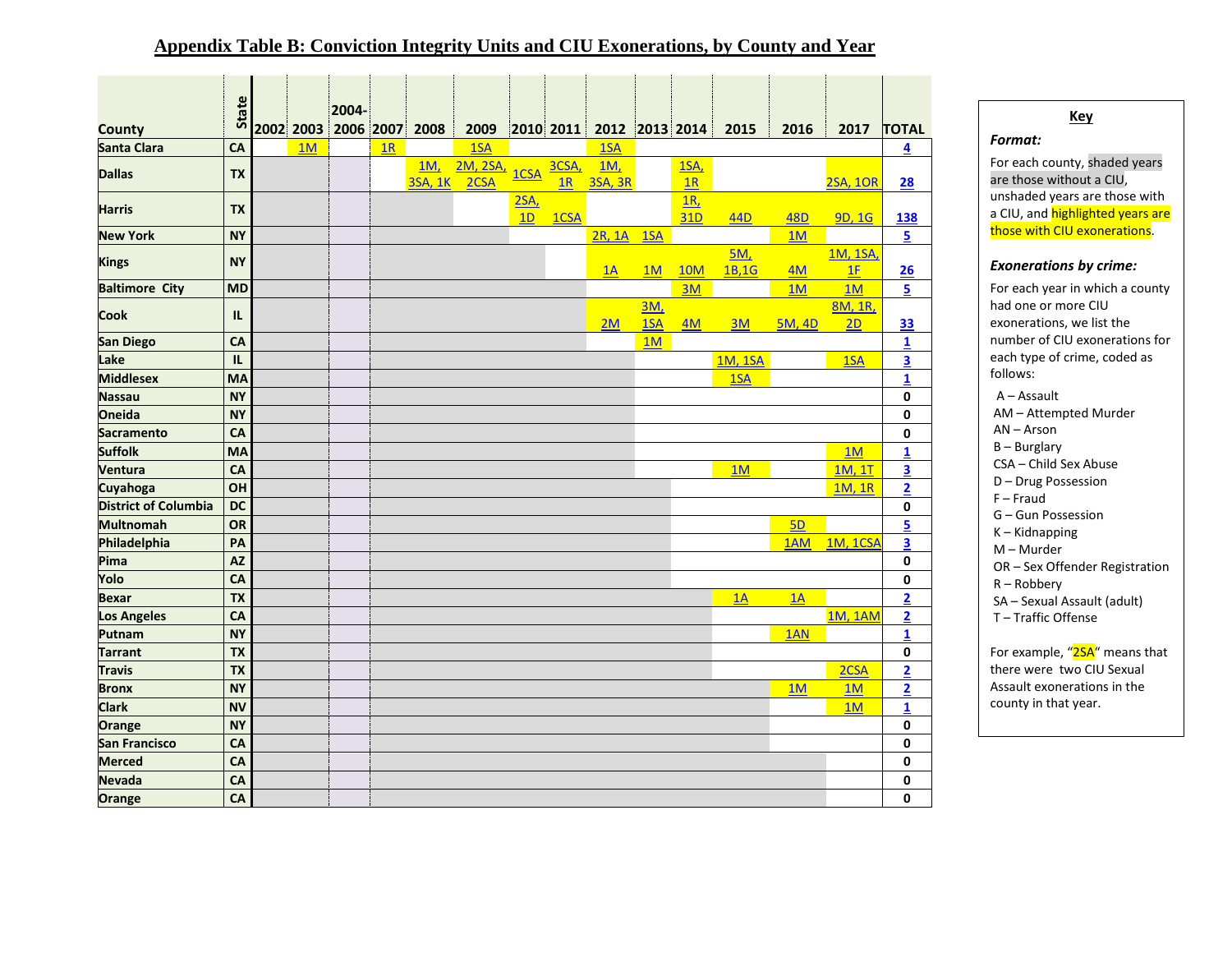# The National Registry<br>EXONERATIONS

#### **7 ILLUSTRATIVE EXONERATIONS IN 2017**



**[Jose Maysonet](http://www.law.umich.edu/special/exoneration/Pages/casedetail.aspx?caseid=5234) State:** *Illinois* **Crime:** *Murder* **Convicted:** *1995* **Exonerated:** *2017* **Key Factors:** *False Confession, Perjury or False Accusation, Official Misconduct, Inadequate Legal Defense*

In 1995, Jose Maysonet was convicted of a 1990 murder in Chicago, Illinois, and sentenced to life in prison without parole. He was exonerated in 2017 as part of a continuing re-investigation of scores of convictions involving Chicago Police Detective Reynaldo Guevara. Maysonet was convicted largely on the basis of a confession that he signed after 17 hours of interrogation during which Guevara beat him with his fists, a telephone book, and a flashlight. At one point, Maysonet said Guevara squeezed his testicles so hard that he screamed and urinated on himself. Maysonet is among 11 men who have been exonerated because their convictions were tainted by Guevara's misconduct.



**[Frances and Daniel Keller](http://www.law.umich.edu/special/exoneration/Pages/casedetail.aspx?caseid=5156)**

**State:** *Texas* **Crime:** *Child Sex Abuse* **Convicted:** *1992* **Exonerated:** *2017* **Key Factors:** *False or Misleading Forensic Evidence, Perjury or False Accusation, Official Misconduct*

P AGE | **1** OF **5** NATIONAL REGISTRY OF EXONERATIONS NEWKIRK CENTER FOR SCIENCE AND SOCIETY UNIVERSITY OF CALIFORNIA IRVINE IRVINE, CALIFORNIA 92697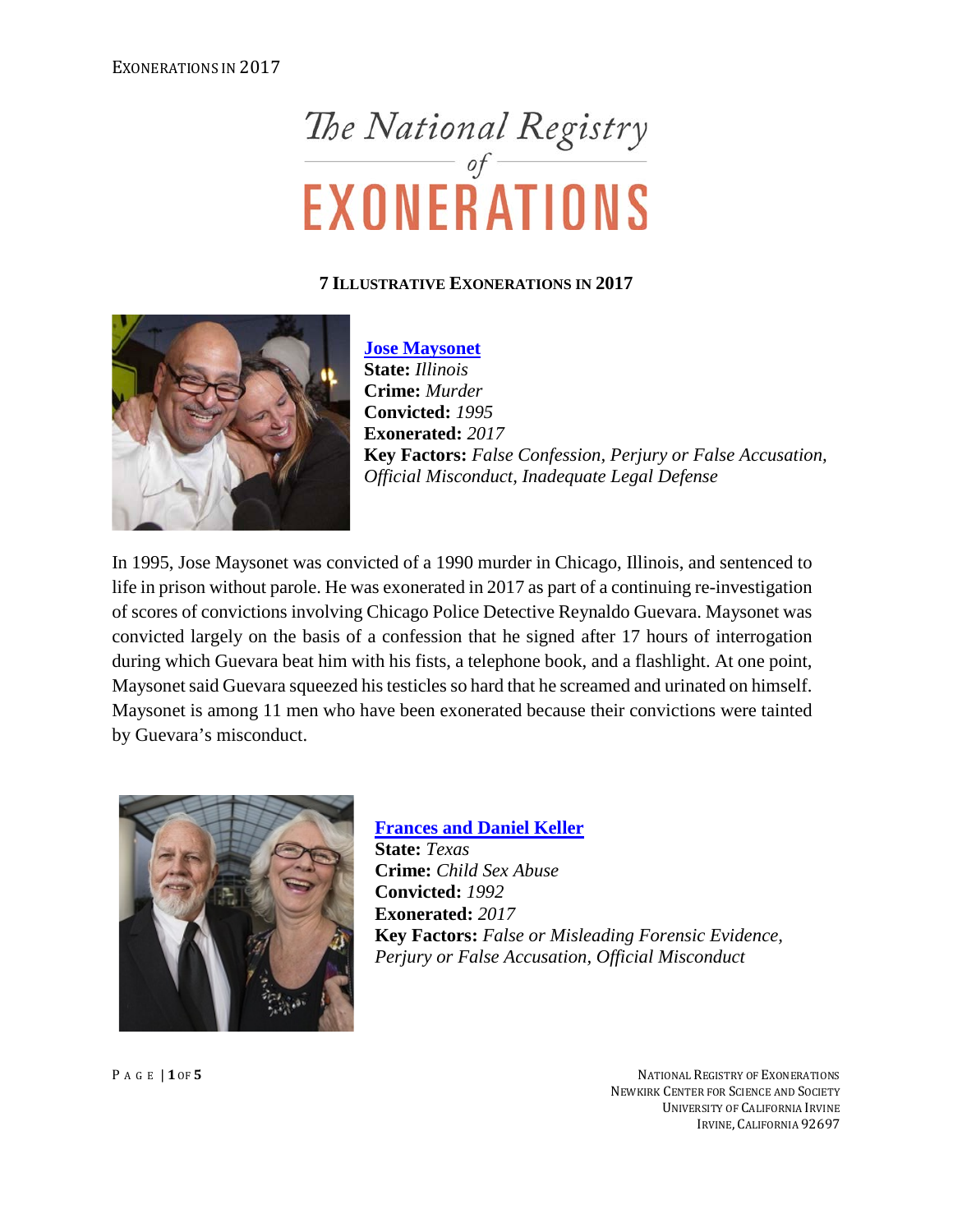#### EXONERATIONS IN 2017

Frances and Daniel Keller were convicted of sexually abusing several children enrolled in the day care center the couple operated. The investigation began after a four-year-old girl complained that Daniel had spanked her, but mushroomed into an astonishing array of claims against multiple people after a counselor questioned her. In addition to claims that the Kellers and their friends sexually abused her and other children, the girl alleged that the Kellers—among other things—cut babies into pieces and then drove over them, took the children to a cemetery where they dug up coffins and killed a witness, and shot Easter bunnies.

The Kellers were exonerated in 2017 after the state's medical expert recanted his trial testimony that his examination of the girl uncovered evidence of sexual abuse, and the Kellers' defense team discovered previously undisclosed evidence in the prosecution's file that contradicted several aspects of the girl's claims.



**[Kristin Lobato](https://www.law.umich.edu/special/exoneration/Pages/casedetail.aspx?caseid=5254) State:** *Nevada* **Crime:** *Murder* **Convicted:** *2002* **Exonerated:** *2017* **Key Factors:** *False Confession, False or Misleading Forensic Evidence, Perjury or False Accusation, Inadequate Legal Defense*

In 2002, Kristin Lobato was sentenced to 40 to 100 years for murder in Las Vegas, Nevada, despite alibi witnesses who said she was nearly 170 miles away at the time of the crime. After rejecting an offer to plead guilty in return for a three-year prison sentence, Lobato was convicted based on a medical expert's testimony that the victim was killed at a time when Lobato was in Las Vegas. Her conviction was set aside and she was released in December 2017 after scientific evidence showed that the victim was killed after Lobato had already left town.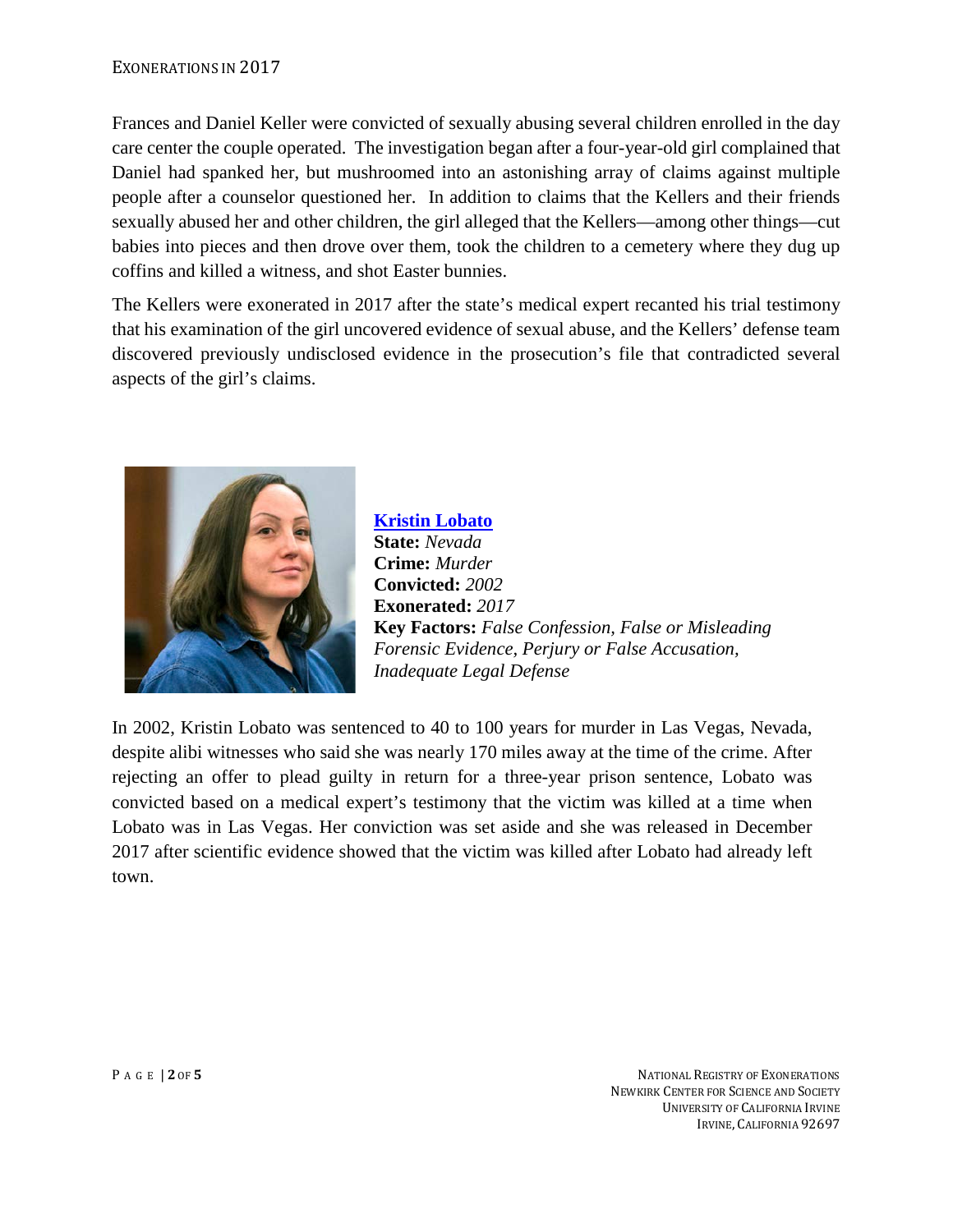#### EXONERATIONS IN 2017



**[Fred Steese](https://www.law.umich.edu/special/exoneration/Pages/casedetail.aspx?caseid=5236) State:** *Nevada* **Crime:** *Murder* **Convicted:** *1995* **Exonerated:** *2017* **Key Factors:** *Mistaken Witness ID, False Confession, Perjury or False Accusation, Official Misconduct*

The Nevada Board of Pardons granted Fred Steese a full pardon based on innocence for a murder conviction, which had sent him to prison for nearly 21 years. After Steese's attorneys uncovered evidence that the prosecution had concealed evidence supporting Steese's claim that he was in Idaho at the time of the crime, his conviction was vacated. When the prosecution threatened to retry him, Steese entered an Alford plea to gain his release.

On November 8, 2017, Steese's request for a pardon based on innocence was granted. "Let there be no residual stain on his record," Nevada Supreme Court Justice Lidia Stiglich said.



**[Ledura Watkins](https://www.law.umich.edu/special/exoneration/Pages/casedetail.aspx?caseid=5159) State:** *Michigan* **Crime:** *Murder* **Convicted:** *1976* **Exonerated:** *2017* **Key Factors:** *False or Misleading Forensic Evidence, Perjury or False Accusation, Official Misconduct*

In June 2017, 61-year-old Ledura Watkins was freed after serving 41 years and three months in prison for murder—the longest time spent incarcerated after conviction by any wrongfully convicted defendant prior to exoneration.

The only physical evidence linking Watkins to the crime was a single hair found on the victim's clothing that was said to have 15 points of similarity to Watkins's hair. A man falsely claimed he was with Watkins when Watkins committed the murder—a claim that he would later recant and admit was a lie. Watkins was exonerated following disclosure of concealed laboratory and police reports, the witness's recantation, and evidence that the hair analysis was unreliable.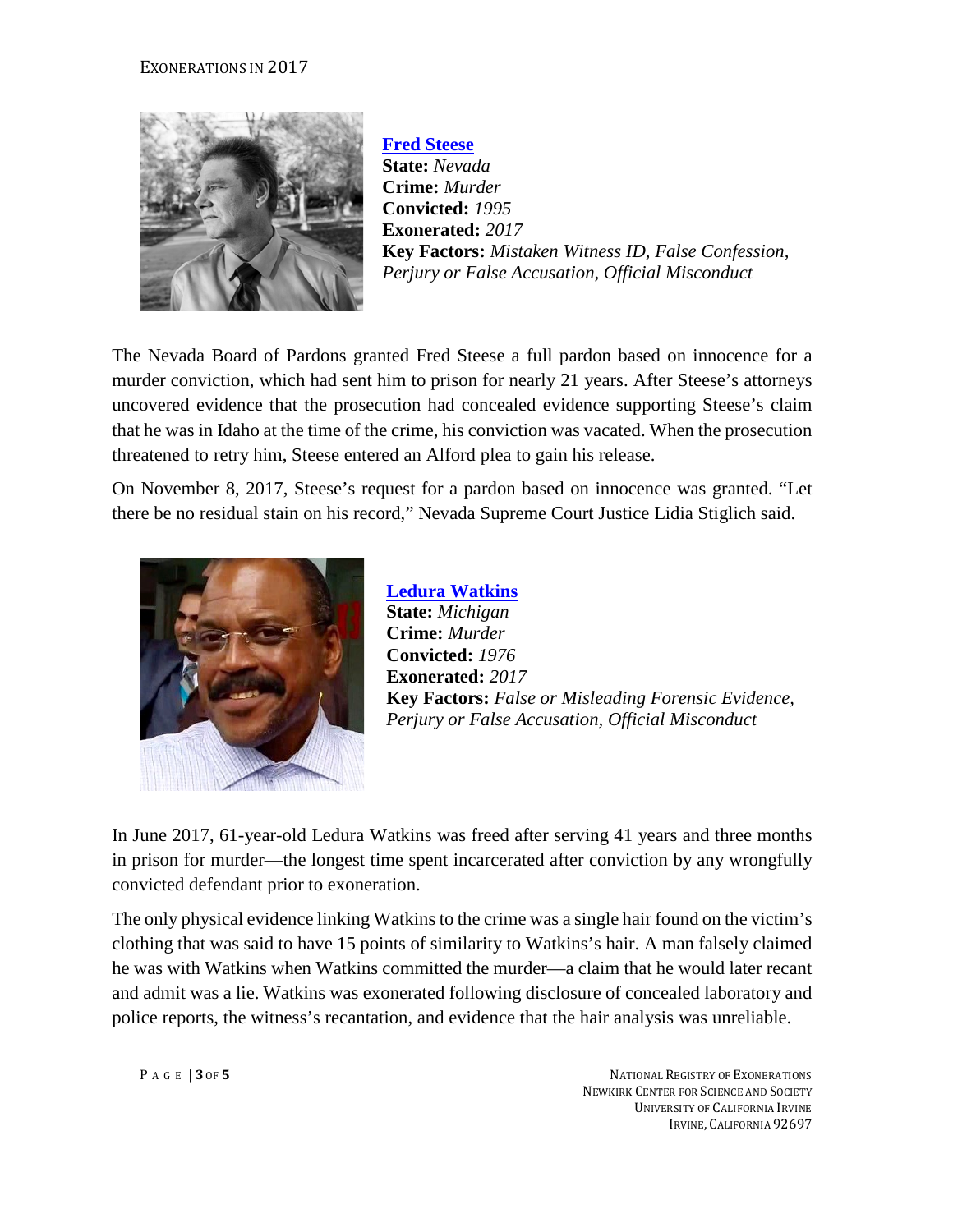

 **[Michelle Poulos](http://www.law.umich.edu/special/exoneration/Pages/casedetail.aspx?caseid=5105) State:** *California* **Crime:** *Threats* **Convicted:** *2001* **Exonerated:** *2017* **Key Factors:** *Perjury or False Accusation, Official Misconduct*

In 2017, Michelle Poulos was exonerated of a criminal threatening conviction after her accuser, June Patti, was exposed as a serial liar whose false testimony had resulted in the wrongful murder conviction of Susan Mellen. The *Los Angeles Times* published a lengthy article reporting that Patti had moved to Skagit County, Washington, where she was involved in more than 2,000 police calls or cases in that county, and that virtually all of her complaints and tips were baseless. After Poulos learned that Mellen had been exonerated in 2014 based on evidence of Patti's false testimony, Poulos contacted Innocence Matters, a Los Angeles-based nonprofit organization that investigates wrongful convictions. With the support of the Los Angeles County District Attorney's office, the conviction was vacated and the prosecution dismissed the charge.



**[Adam Gray](https://www.law.umich.edu/special/exoneration/Pages/casedetail.aspx?caseid=5131) State:** *Illinois* **Crime:** *Murder* **Convicted:** *1996* **Exonerated:** *2017* **Key Factors:** *Mistaken Witness ID, False Confession, False or Misleading Forensic Evidence, Perjury or False Accusation, Official Misconduct, Inadequate Legal Defense*

In 1993, Adam Gray was 14 when he falsely confessed to setting a fire on the south side of Chicago, Illinois that killed two people. He was convicted as an adult and sentenced to life in prison without parole. His case was marked by mistaken witness identification, misleading